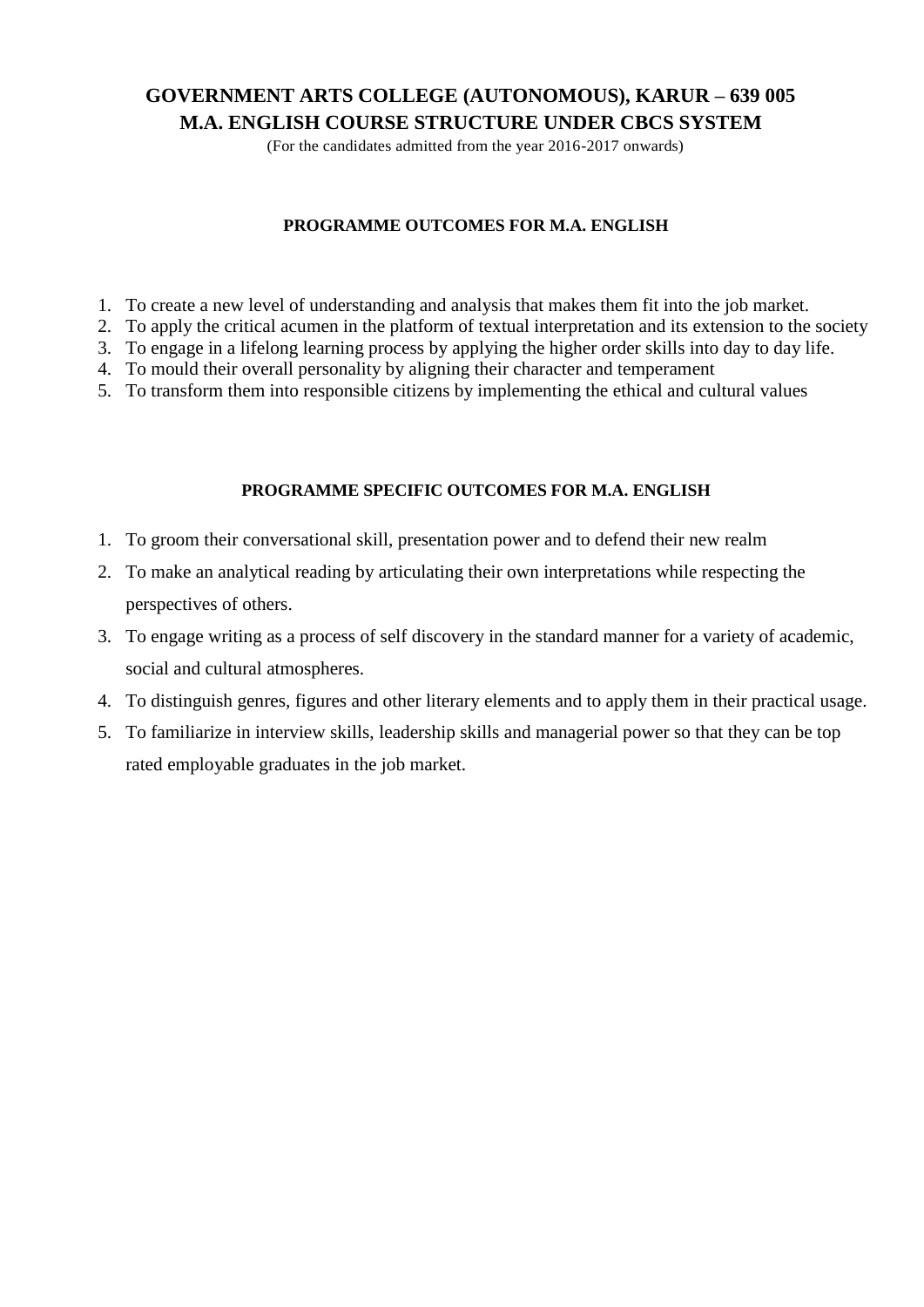# **GOVERNMENT ARTS COLLEGE (AUTONOMOUS), KARUR – 639 005 M.A. ENGLISH COURSE STRUCTURE UNDER CBCS SYSTEM**

(For the candidates admitted from the year 2016-2017 onwards)

| <b>SEMESTER</b> | <b>COURSE</b>          | <b>SUBJECT TITLE</b>                                  | <b>SUBJECT</b><br><b>CODE</b>   | <b>INSTR.</b><br><b>HOURS</b><br><b>WEEK</b> | <b>CREDIT</b>  | <b>EXAM</b><br><b>HOURS</b> | <b>MARKS</b> |                 | <b>TOTAL</b> |
|-----------------|------------------------|-------------------------------------------------------|---------------------------------|----------------------------------------------|----------------|-----------------------------|--------------|-----------------|--------------|
|                 |                        |                                                       |                                 |                                              |                |                             | <b>INT</b>   | <b>ESE</b>      |              |
|                 | Core Course $-1$       | Language and Linguistics                              | P <sub>16EN<sub>1C1</sub></sub> | 6                                            | $\overline{4}$ | $\overline{3}$              | 25           | $\overline{75}$ | 100          |
| $\bf{I}$        | Core Course $-$ II     | English Literature Between 1400<br>And 1600           | P16EN1C2                        | 6                                            | $\overline{4}$ | 3                           | 25           | 75              | 100          |
|                 | Core Course - III      | <b>Restoration Literature</b>                         | P16EN1C3                        | 6                                            | $\overline{4}$ | 3                           | 25           | 75              | 100          |
|                 | Core Course $-$ IV     | Shakespeare                                           | P16EN1C4                        | 6                                            | $\overline{4}$ | 3                           | 25           | 75              | 100          |
|                 | Elective Course - I    | Ecopoetics                                            | P16EN1E1                        | 6                                            | $\overline{4}$ | 3                           | 25           | 75              | 100          |
|                 |                        |                                                       |                                 | $\overline{30}$                              | 20             |                             |              |                 | 500          |
|                 | Core Course $- V$      | Indian Writing in English                             | P16EN2C5                        | 6                                            | 5              | 3                           | 25           | 75              | 100          |
|                 | Core Course - VI       | <b>Translation Theories and Practice</b>              | P16EN2C6                        | 6                                            | 5              | $\overline{3}$              | 25           | $\overline{75}$ | 100          |
| $\Pi$           | Core Course - VII      | Nineteenth Century Literature                         | P16EN2C7                        | 6                                            | $\mathfrak{F}$ | 3                           | 25           | $\overline{75}$ | 100          |
|                 | Core Course - VIII     | Literary Criticism and Theory                         | <b>P16EN2C8</b>                 | 6                                            | 5              | 3                           | 25           | 75              | 100          |
|                 | Elective Course $-$ II | Introduction to Journalism and<br>Media Communication | P16EN2E2                        | 6                                            | $\overline{4}$ | 3                           | 25           | 75              | 100          |
|                 |                        |                                                       |                                 | 30                                           | 24             |                             |              |                 | 500          |
|                 | Core Course $-$ IX     | American Literature                                   | P16EN3C9                        | 6                                            | 5              | 3                           | 25           | 75              | 100          |
|                 | Core Course $- X$      | <b>Twentieth Century Literature</b>                   | P16EN3C10                       | 6                                            | 5              | 3                           | 25           | 75              | 100          |
| III             | Core Course $- XI$     | Literature in Classics and<br>Translation             | P16EN3C11                       | 6                                            | $\overline{5}$ | $\overline{3}$              | 25           | 75              | 100          |
|                 | Core Course - XII      | Research Methodology and<br>Rhetoric                  | P16EN3C12                       | 6                                            | $\mathfrak{F}$ | 3                           | 25           | 75              | 100          |
|                 | Elective Course - III  | Post Modernism                                        | P16EN3E3                        | 6                                            | $\overline{4}$ | 3                           | 25           | 75              | 100          |
|                 |                        |                                                       |                                 | 30                                           | 24             |                             |              |                 | 500          |
|                 | Core Course - XIII     | New Literatures                                       | P16EN4C13                       | 6                                            | 5              | 3                           | 25           | 75              | 100          |
| IV              | Core Course - XIV      | English for NET and SET Exams                         | P16EN4C14                       | 6                                            | $\overline{4}$ | $\overline{3}$              | 25           | $\overline{75}$ | 100          |
|                 | Elective Course - IV   | Women Literature                                      | P16EN4E4                        | 6                                            | 5              | 3                           | 25           | 75              | 100          |
|                 | Elective Course - V    | <b>Theatre Studies</b>                                | P16EN4E5                        | 6                                            | $\overline{4}$ | 3                           | 25           | 75              | 100          |
|                 | Project Work           | Project Work                                          | P16EN4PW                        | 6                                            | $\overline{4}$ | 3                           | $**$         | $**$            | 100          |
|                 |                        |                                                       |                                 | 30                                           | 22             |                             |              |                 | 500          |
|                 | <b>TOTAL</b>           |                                                       |                                 | 120                                          | 90             |                             |              |                 | 2000         |

\*\* Dissertation – 80 Marks and Viva Voce Examinations – 20 Marks

**CHAIRMAN<br>BOARD OF STUDIES IN ENGLISH** 

**BOARD OF STUDIES IN ENGLISH CONTROLLER OF EXAMINATIONS**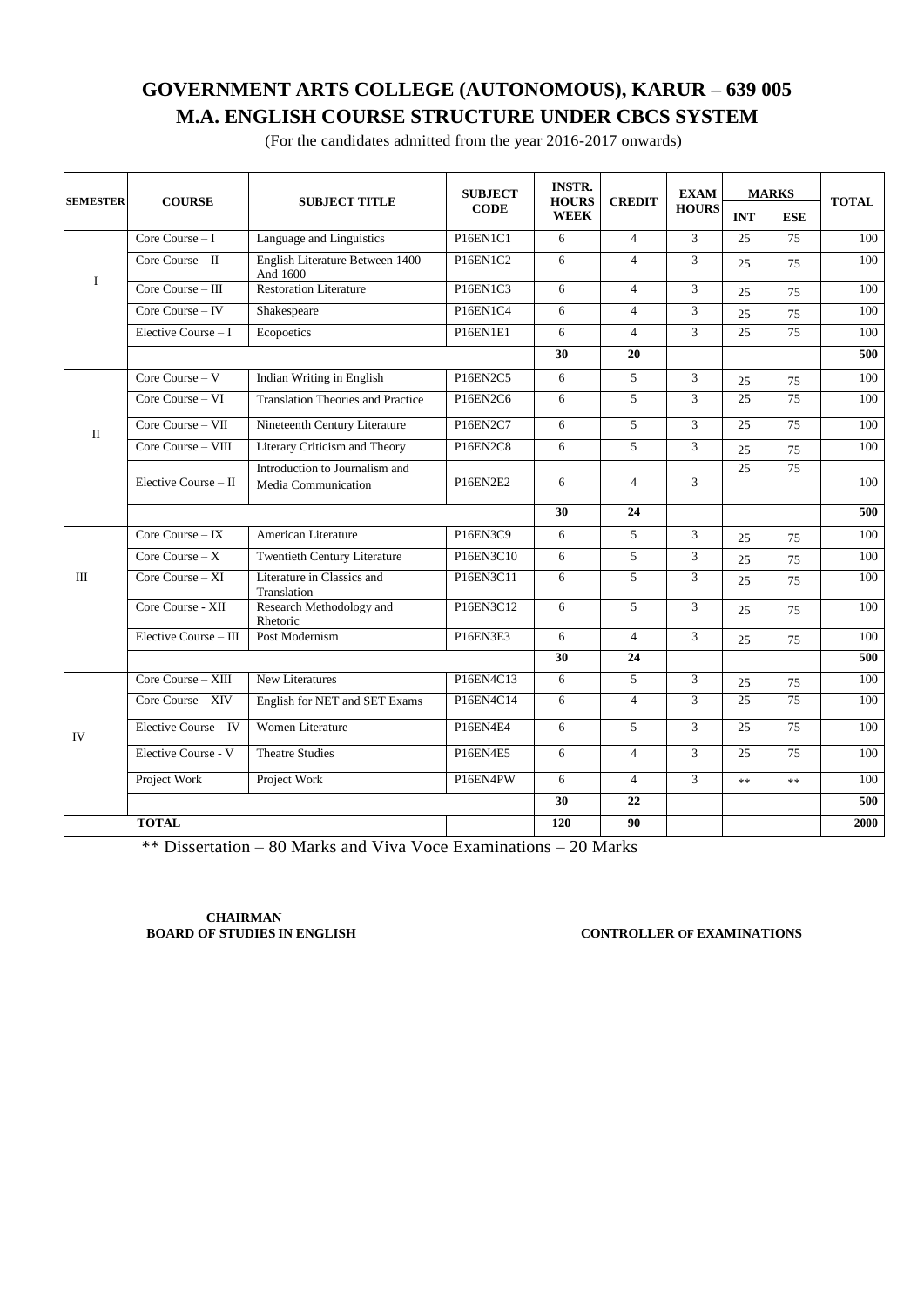## **M.A., ENGLISH – I SEMESTER – CORE COURSE -I**

(For the candidates admitted from the year 2016 -17 onwards)

#### **LANGUAGE AND LINGUISTICS COURSE OUTCOMES**

- 1. To make the students describe what language is.
- 2. To interpret the linguistic data obtained or observed in the course of language teaching.
- 3. To identify the grammatical and phonemic components of the tongue.
- 4. To identify the source of errors that occur in the language learning process and develop suggestions.
- 5. To detect misspellings, pronunciation mistakes and help to remove mistakes.
- 6. To define the role of language as a communication medium
- UNIT I: Theories on the Origin of Language Indo European Family of Languages Characteristics of Old English Characteristics of Middle English Characteristics of Modern English
- **UNIT – II:** Formation of Words Imitation, Extension, One Part of Speech as another part, Addition of Suffixes or Prefixes, Abbreviation, Telescoping, Metaanalysis, Portmanteau Words, Words manufactured from initials. Change of Meaning - Generalization, Specialization, Extension or Transference, Association of ideas, Polarization, Metaphorical Application, Euphemism, Prudery, Reversal of Meaning.
- **UNIT – III:** The Foreign influence /Contribution Greek, Latin, French, Scandinavian, Celtic, Indian Makers of English – Shakespeare, Milton, Spencer,Johnson
- **UNIT – IV:** Linguistics Definition and scope, Structural Linguistics, Phonology, Morphology, IC Analysis – TG Grammar, Semantics
- **UNIT V:** Air Stream Mechanism Organs of Speech Vowels Consonants Broad Phonetic Transcription – Stress and intonation

#### **Books for Reference**

- 1. *An Outline History of the English Language*  Frederick T.Wood
- 2. *English Phonetics for Indian Students*  T.Balasubramanian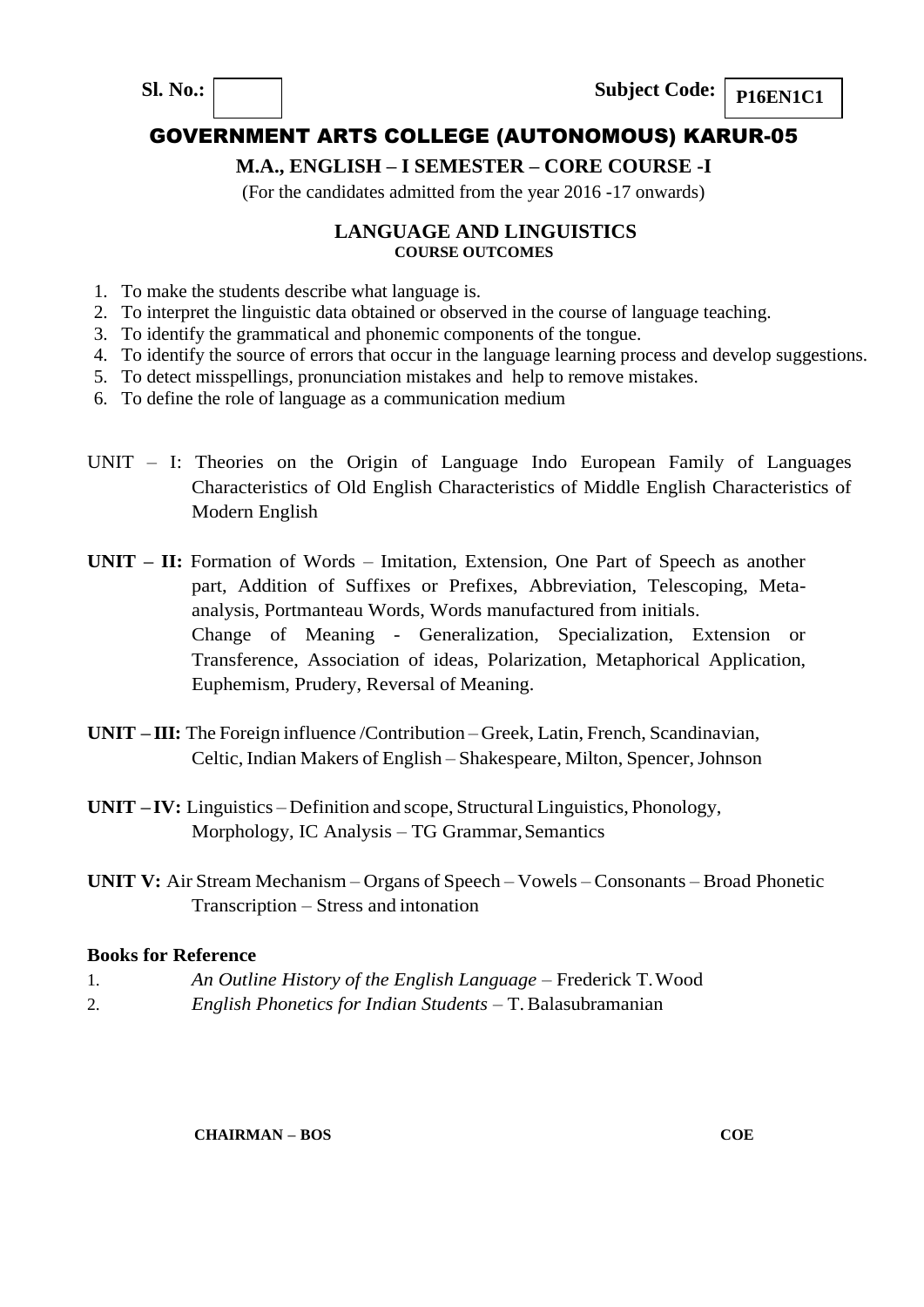**P16EN1C2**

# GOVERNMENT ARTS COLLEGE (AUTONOMOUS) KARUR-05

## **M.A., ENGLISH – I SEMESTER – CORE COURSE -II**

(For the candidates admitted from the year 2016 -17 onwards)

## **ENGLISH LITERATURE BETWEEN 1400 AND 1600**

## **COURSE OUTCOMES**

- **1.** To introduce learners to the evolution of English Poetry.
- 2. To expose learners to the salient features of metaphysical poetry.
- 3. To introduce learners to the origin of English essays.
- 4. To make learners understand the features of tragedy, romantic tragedy, revenge play and comedy of humors of Shakespeare's predecessors.

| $UNIT-I$                   | Chaucer        | Prologue to the Canterbury Tales Faerie Queene |
|----------------------------|----------------|------------------------------------------------|
|                            | Spencer        | Book I                                         |
| $UNIT-II$                  | Donne          | Valediction Forbidding Mourning A Hymn to God  |
|                            |                | the Father                                     |
|                            |                | The Sun Rising                                 |
|                            | Marvell        | To His Coy Mistress                            |
| $UNIT - III$               | Bacon          | Of Truth Of Studies                            |
|                            |                | Of Friendship Of Adversity Of                  |
|                            |                | Revenge                                        |
| $UNIT - IV$                | Marlowe Jonson | Edward II The Alchemist                        |
| $UNIT - V$                 | Kyd Webster    | The Spanish Tragedy The White Devil            |
| <b>Books for Reference</b> |                |                                                |

- 
- 1. *Poetry Down the Ages* (Orient Black Swan Publication)
- 2. *The Essays* (Penguin Classics Publication)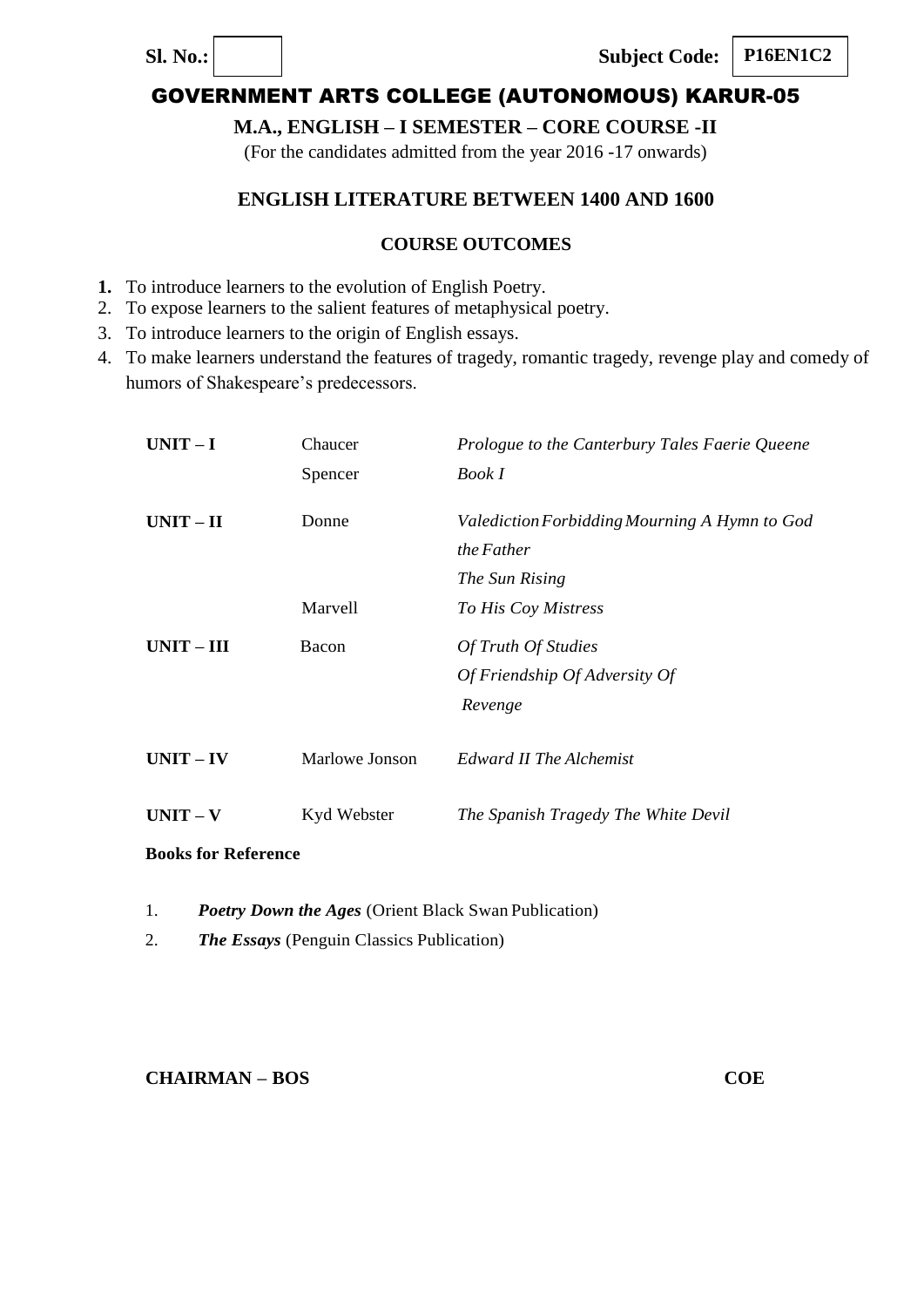

**2**

# GOVERNMENT ARTS COLLEGE (AUTONOMOUS) KARUR-05

## **M.A., ENGLISH – I SEMESTER – CORE COURSE -III RESTORATION LITERATURE**

## **COURSE OUTCOMES**

- 1. To be familiar with the popular types of literature of the restoration period.
- 2. To learn the salient features of restoration through the prescribed texts.
- 3. To demonstrate understanding of major writers and literary works of the period.
- 4. To foster the spirit of adventure as well as deep faith on God.
- 5. To understand the prominence of logic and reason in restoration literature.
- 6. To understand the significance of human values and moral values as reflected in the prescribed works.

| $UNIT-I$     | John Milton      | Paradise Lost Book IX    |
|--------------|------------------|--------------------------|
| $UNIT - II$  |                  |                          |
|              | John Dryden      | Mac Flecknoe             |
|              | Alexander Pope   | The Ideals of Satire     |
| $UNIT - III$ |                  |                          |
|              | Addison & Steele | Character of Will Wimble |
|              |                  | Sir Roger at Church      |
|              |                  | Sir Roger at Theatre     |
|              | Jonathan Swift   | The Battle of the Books  |
| $UNIT - IV$  |                  |                          |
|              | Sheridan         | The Rivals               |
|              | Congreve         | The Way of the World     |
|              |                  |                          |
| UNIT – V     | Daniel Defoe     | Moll Flanders            |
|              | Henry Fielding   | Tom Jones                |

#### **Books for Reference**

- 1. *Poetry Down the Ages* (Orient Black Swan Publication)
- 2. *The Spectator* edited by Henry Morle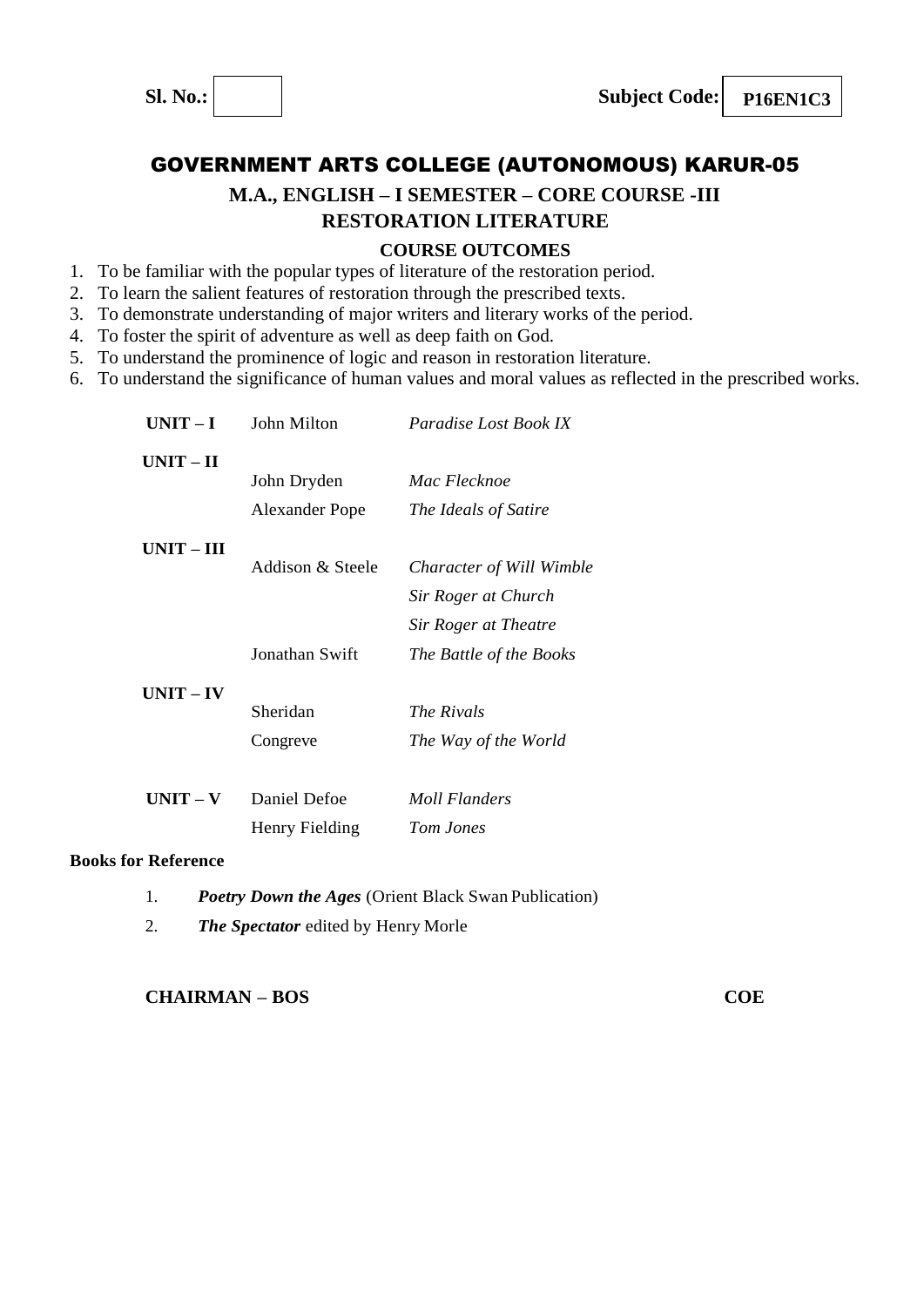

# **M.A., ENGLISH – I SEMESTER – CORE COURSE -IV**

(For the candidates admitted from the year 2016 -17 onwards)

# **SHAKESPEARE**

## **COURSE OUTCOMES**

- 1. To provide a wide scope for grasping the social, economic, cultural and political background of Shakespearean era.
- 2. To develop sufficient ability for the better understanding of Shakespearean plays.
- 3. To understand the poetic and stylistic devices employed in Shakespeare's plays.
- 4. To acquire an understanding of the relevant dramatic genres.
- 5. To analyze the relevance of Shakespearean plays to the current scenario.
	- **UNIT I:** Shakespearian Comedy –Tragedy –Shakespeare's Historical Plays- Problem Plays-Shakespearian Theatre- Sonnets-fools and clowns-use of Songs- Supernatural Elements-Soliloquies

**UNIT II :** *King Lear*

**UNIT III :** *Henry IV Part I*

**UNITIV :** *Twelfth Night*

**UNIT V :** *Antony and Cleopatra*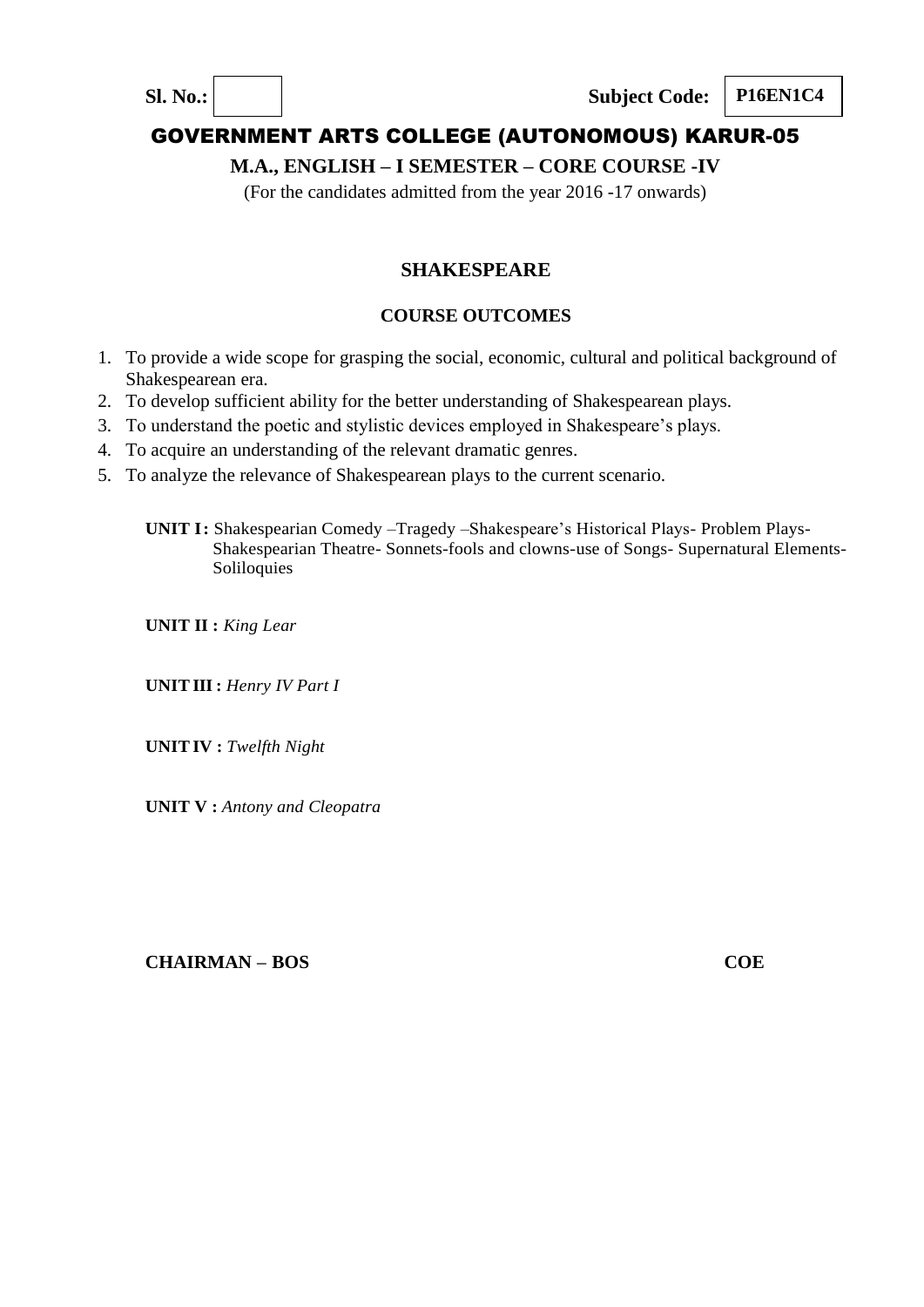## **M.A. ENGLISH – I SEMESTER – ELECTIVE COURSE - I**

(For the candidates admitted from the year 2016 -17 onwards)

## **ECOPOETICS COURSE OUTCOMES**

1. To establish a firm grounding in eco- critical analysis of Poetry and the environment.

2. To analyze many forms, styles and traditions of Poetry.

3. To recommend close reading of Poems to find out interaction between Science and landscape: Faith and Nature.

4. To discover the role of contemporary Poetry on reflecting environmental concerns.

5. To acquire knowledge of environmental themes and concerns reflected in Literature down the ages.

6. To encourage presentation in the forms of charts, posters regarding the hazards of environment.

| - William Wordsworth |
|----------------------|
| - John Keats         |
| - William Blake      |
| - W.B. Yeats         |
|                      |

## **UNIT – II**

| Pray to What Earth   | -H.D. Thoreau     |
|----------------------|-------------------|
| A Minor Bird         | - Robert Frost    |
| Song of Nature       | - Emerson         |
| There is another Sky | - Emily Dickinson |
|                      |                   |

## **UNIT – III**

| Clouds and Waves   | - Tagore                                 |
|--------------------|------------------------------------------|
| In the Forest      | - Sarojini Naidu <i>The Frog and the</i> |
| Nightingale        | - Vikram Seth                            |
| <i>Forest Fire</i> | - Kamala Das                             |

## **UNIT – IV**

| A Far Cryfrom Africa | - Derreck Walcott       |
|----------------------|-------------------------|
| Australia            | - A.D. Hope             |
| Africa               | - David Diop            |
| New York             | - Leopold Sedar Senghor |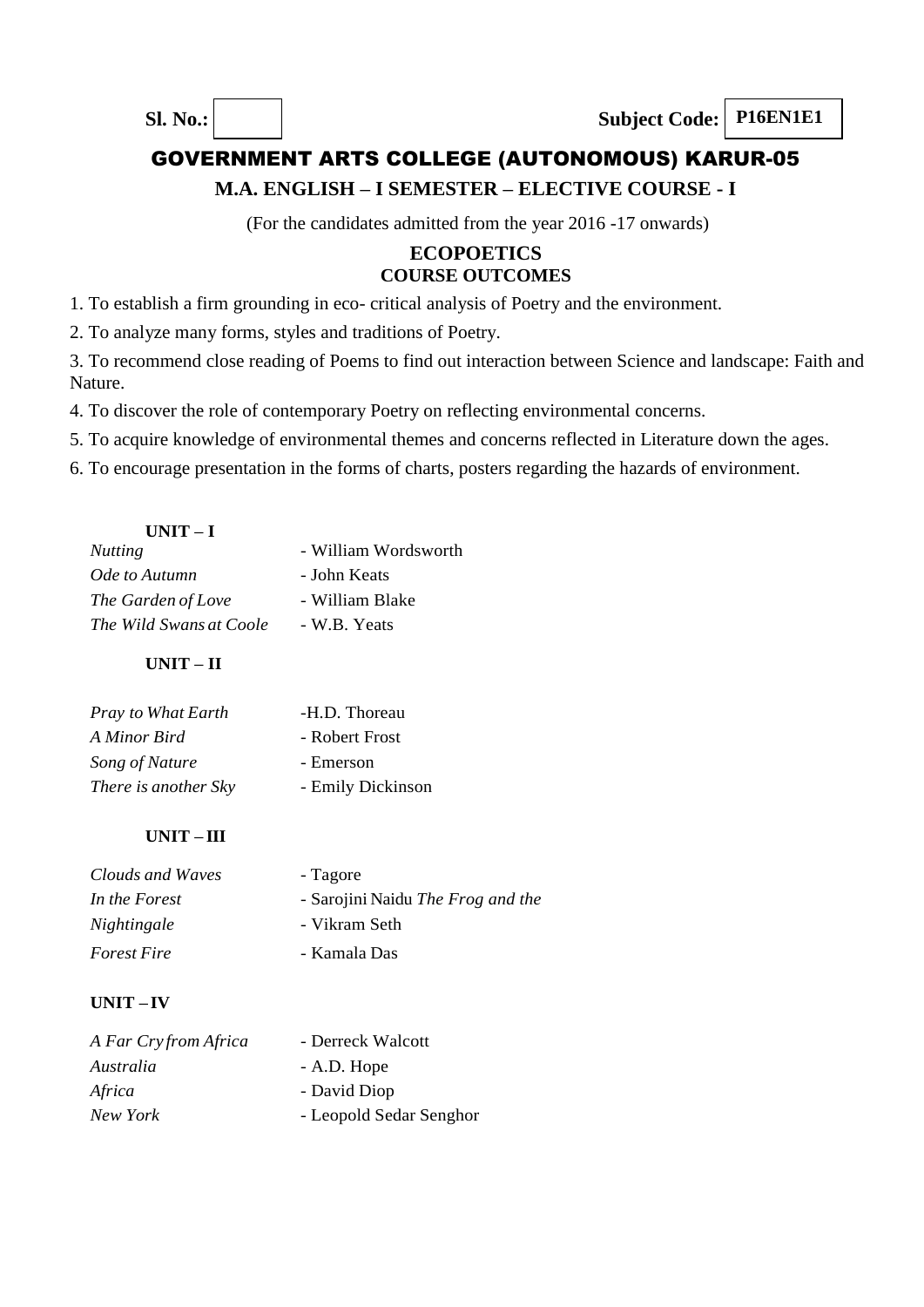## **UNIT –V**

| Winter in Lower Canada  | - Standish O'Grady      |
|-------------------------|-------------------------|
| The Solitary Woodsman   | - Charles G.D. Roberts  |
| <i>The Winter Lakes</i> | - Wiflred Campbell      |
| A Prairie Water Colour  | - Duncan Campbell Scott |

## **Book for Reference**

|  |  |  |  | An Anthology of Commonwealth Poetry ed. C.D. Narasimhaiah |
|--|--|--|--|-----------------------------------------------------------|
|--|--|--|--|-----------------------------------------------------------|

#### **Website**

1. **[www.poemhunter.com](http://www.poemhunter.com/)**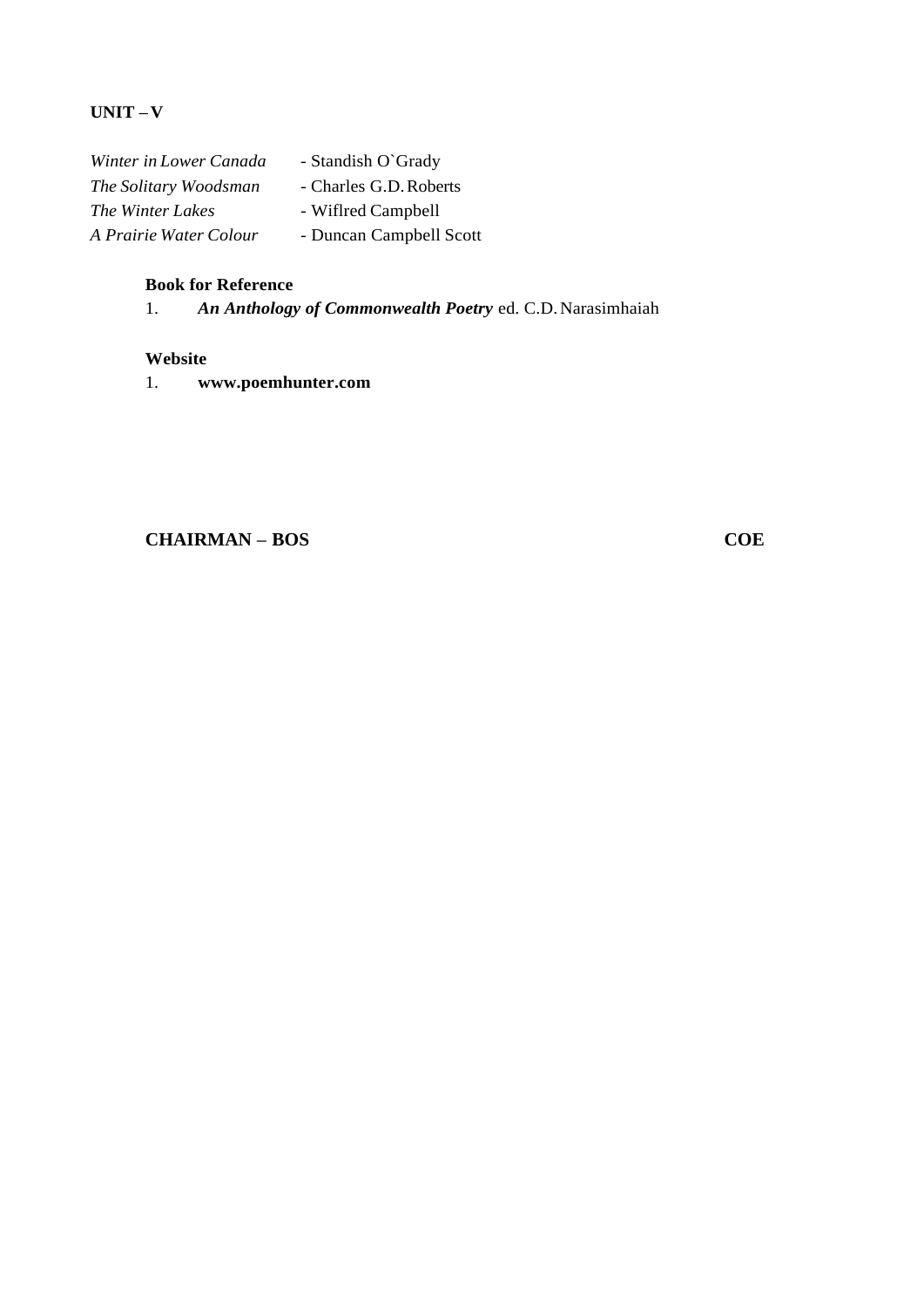## **M.A., ENGLISH – II SEMESTER – CORE COURSE -VI**

(For the candidates admitted from the year 2016 -17 onwards)

## **INDIAN WRITING IN ENGLISH COURSE OUTCOMES**

- 1.To evaluate the origin and evolution of Indian Writing in English.
- 2. To ensure the enhancement of literal and critical understanding of Indian Literature and its important writers.
- 3.To identify the different genres, literary and stylistic devices used in Indian Writing in English.
- 4. To appreciate new trends and perspectives latent in modern Indian Writing in English.
- 5.To assimilate the social, cultural and political ethos embedded in Indian Writing in English.

#### **UNIT I**

Ananda Coomarasamy – *The Dance of Shiva* Jawaharlal Nehru – *The Indian Philosophical Approach* - *The six System of Philosophy Growth and decay*

(From chapter 5, Through the Ages *The Discovery of India)*

#### **UNIT II**

Parthasarathy -*Under The Sky,* A.K.Ramanujam-*The River,* K.N.Dharuwala - *Death of a bird* Nissim Ezekiel - *Woman and Child,*

## **UNIT III**

Tagore - *Heavenof Freedom* Sarojini Naidu - *Coromandal Fishers, The Pardah Nashin* Kamala Das- *The old Play House, Composition*

#### **UNITIV**

Girish Karnad - *Tughlaq* - *Silence, The Court is in Session* Mahesh Dattani- *Tara*

#### **UNIT V**

Arundathi Roy - *God of Small Things* Amitav Ghosh - *The Glass Palace*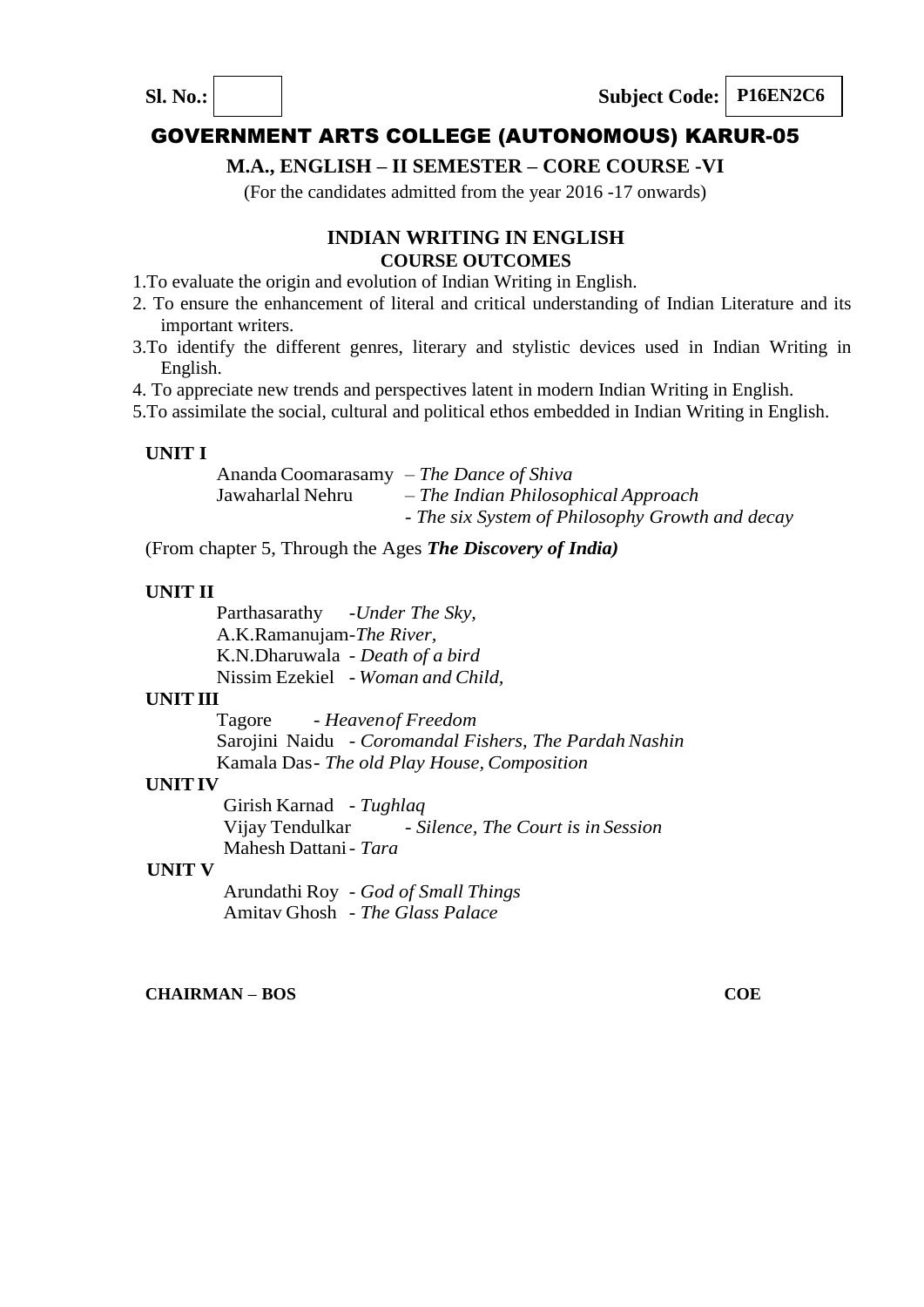# **M.A., ENGLISH – II SEMESTER – CORE COURSE -VI**

(For the candidates admitted from the year 2016 -17 onwards)

## TRANSLATION THEORIES AND PRACTICE **COURSE OUTCOMES**

- 1. To provide a wide understanding of the history of translation and its theories.
- 2. To familiarize with critical issues in translation theories and studies.
- 3. To highlight the comparative differences in literary traditions through the linguistic and literary analysis of original and translated texts.
- 4. To introduce the students to major concepts and models of translation studies

| <b>UNIT-I</b>  | What is Translation? Central issues - Language culture - Types of Translation-<br>Decoding and Recoding-Problems of Equivalence-Loss and gain<br>Untranslatability.                         |
|----------------|---------------------------------------------------------------------------------------------------------------------------------------------------------------------------------------------|
| UNIT-II        | History of Translation theory- problems of period study- The Romans- The<br>Bible Translation-Education and the Vernacular-theorists-The Renaissance.                                       |
| UNIT-III       | The Seventeenth century-The Eighteenth century-Romanticism-Post-<br>Romanticism-The Victorians-Archaizing-The Twentieth century.                                                            |
| <b>UNIT-IV</b> | Specific Problems of Literary Translation structure-Poetry and Translation-<br>Translating Prose-Translating dramatic texts.                                                                |
| $UNIT -V$      | $My Name$ is Red-Orhan Pamuk, Erdag M.Goknar (English Translation) –<br>Enpeyar sivappu (Tamil Translation)<br>A Paragraph may given from the text for translating it from English to Tamil |
|                | and Tamil to English.                                                                                                                                                                       |

## **Books for Reference:**

Bassnett, Susan *Translation Studies,* London Methuan Press. 1980. Savoy, Theodore, *Art of Translation*, London Cape, 1951.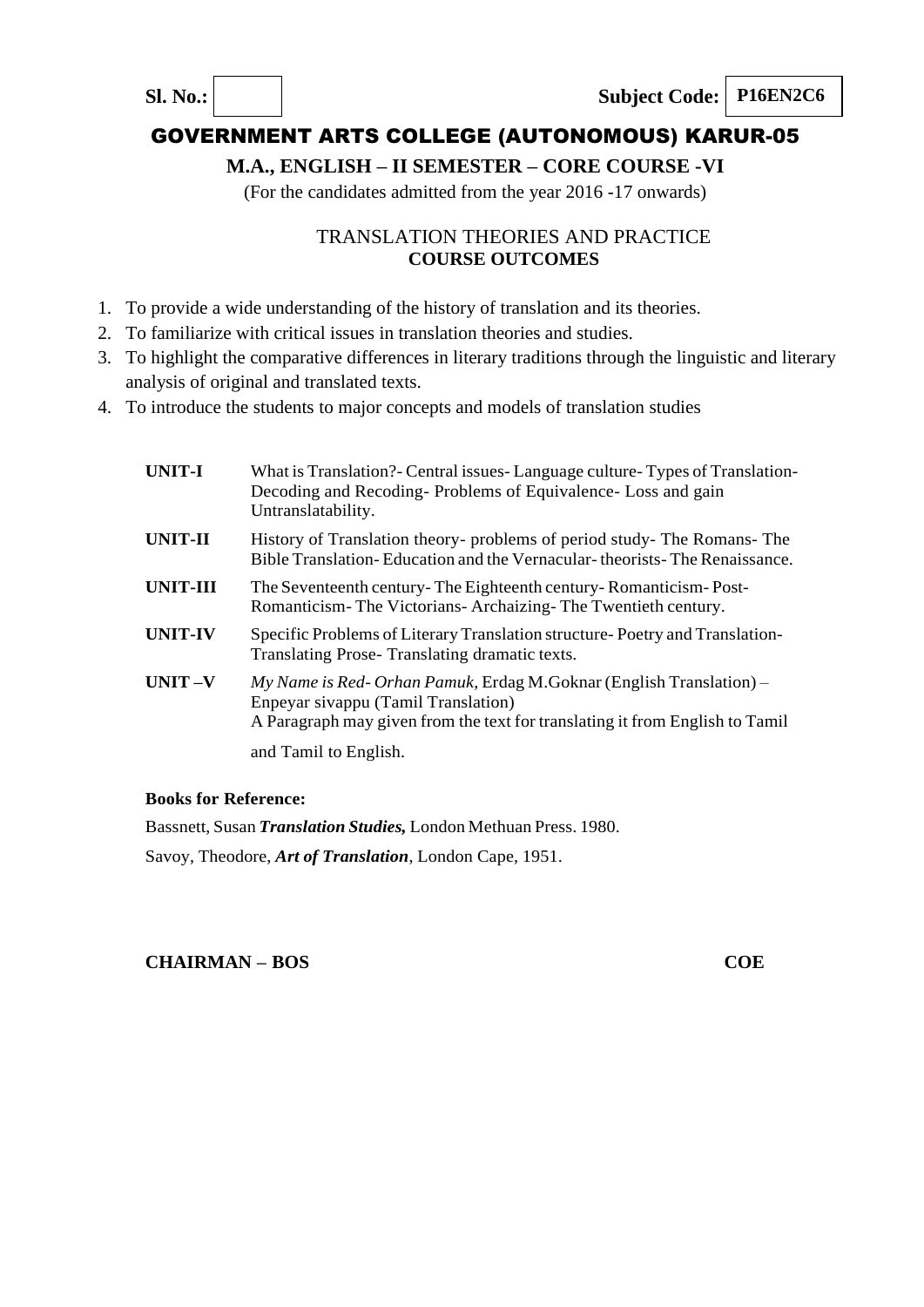## **M.A., ENGLISH – II SEMESTER – CORE COURSE -VII**

(For the candidates admitted from the year 2016 -17 onwards) **NINETEENTH CENTURY LITERATURE**

## **COURSE OUTCOMES**

- 1. To enhance the students to know the developments in literature in the  $19<sup>th</sup>$  Century
- 2. To offer the students the knowledge of visual arts and other aspects of  $19<sup>th</sup>$  Century culture.
- 3. To introduce the students to the social change and the consequences of that period.

| UNIT I         |              | Wordsworth $-$ <i>Ode: Intimations of Immortality</i> |
|----------------|--------------|-------------------------------------------------------|
|                | Shelley      | $-$ Ode to the West wind                              |
|                | Coleridge    | - Rime of the Ancient Mariner                         |
| UNIT II        | Tennyson     | $- Ulysses$                                           |
|                | Browning     | $-My$ Last Duchess                                    |
|                | Arnold       | – Dover Beach                                         |
| UNIT III       | Lamb         | – The South Sea House                                 |
|                |              | <b>Poor Relations</b>                                 |
| <b>UNIT IV</b> | D.G.Rossetti | - The Blessed Damozel                                 |
|                |              | Christina Rosetti - A Birthday                        |
| <b>UNIT V</b>  | Scott        | $-I vanhoe$                                           |
|                |              | Jane Austen $-Pride$ and Prejudice                    |
|                | Hardy        | – The Return of the Native                            |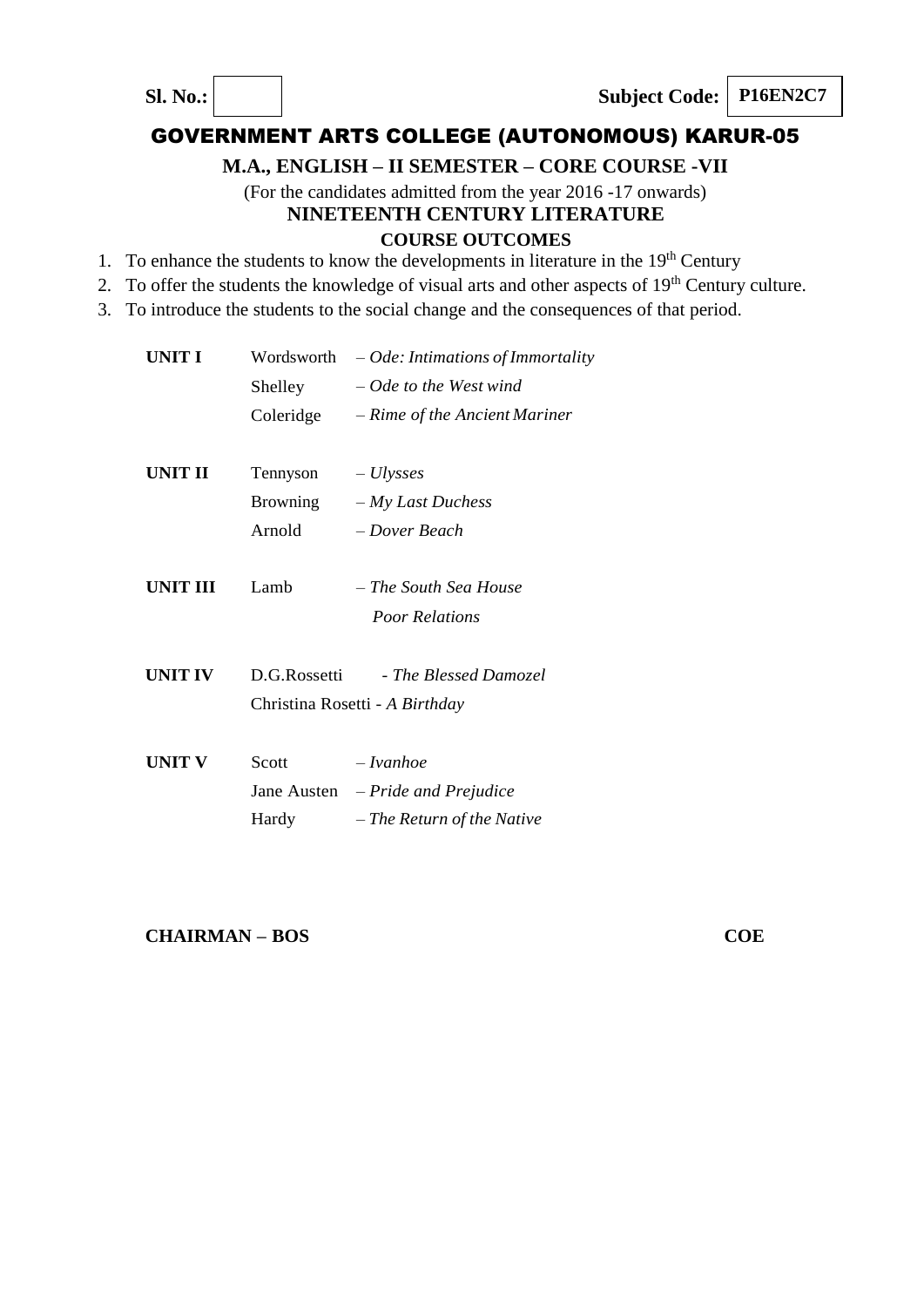## **M.A., ENGLISH – II SEMESTER – CORE COURSE -VIII**

(For the candidates admitted from the year 2016 -17 onwards)

## **LITERARY CRITICISM COURSE OUTCOMES**

- 1. To enable the students to learn the intellectual history, moral philosophy and social prophecy.
- 2. To make the students acquaint with the variety of scholarly approaches to reading texts.
- 3. To help the students to draw on a heterogeneous tradition of continental philosophy and the philosophy of language.

| UNIT-I         | Aristotle                                     | - Poetics                                                             |
|----------------|-----------------------------------------------|-----------------------------------------------------------------------|
|                | Sidney                                        | - Apologie for Poetry                                                 |
| <b>UNIT-II</b> | Johnson                                       | - Preface to Shakespeare                                              |
|                | Dryden                                        | - Essay on Dramatic Poesie                                            |
| UNIT-III       | Wordsworth                                    | - Preface to Lyrical Ballads                                          |
|                | T.S.Eliot                                     | - Tradition and Individual Talent                                     |
| <b>UNIT-IV</b> | <b>GeradGennette</b><br><b>Roland Barthes</b> | - Structuralism and Literary<br>Criticism<br>- The Death of an Author |
| UNIT- V        | Elaine Showalter<br>M.H.Abrams                | - Towards a Feminist Poetics<br>- The Deconstructive Angel            |

#### **Books for Reference:**

- 1. *English critical Text* by Enright and Chikara
- *2. Contemporary Criticism An Anthology* by Sethuraman, V.S.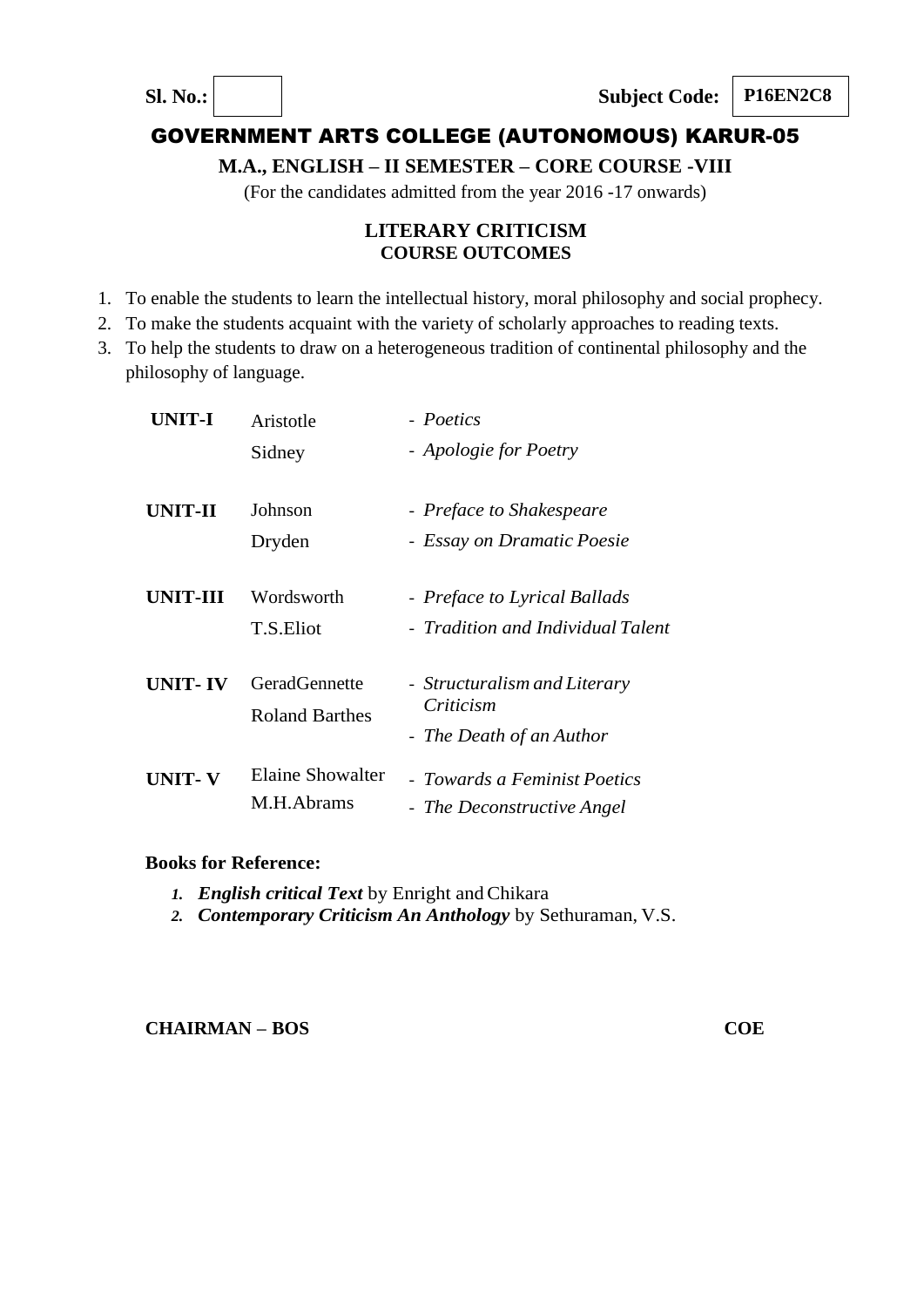## **M.A., ENGLISH – II SEMESTER – ELECTIVE COURSE - II**

(For the candidates admitted from the year 2016 -17 onwards)

## **INTRODUCTION TO JOURNALISM AND MEDIA COMMUNICATION**

## **COURSE OUTCOMES**

- 1. To examine the skills needed to work as a journalist.
- 2. To enable the students to learn comments and tips to approach stories and interviews.
- 3. To educate them to know about events, issues and how they affect our live.

## **UNIT I – Definition and Theories**

Definition of Mass Media – Functions of Mass Media– Theories of Press/ Media- The Role of the Press – News and News Values – Press Codes and Ethics – Freedom of Press: Right to Publish and Right to Privacy – Media Laws – Some Media Organizations : PCI, ABC and RNI, Sources of News: News Agencies – Development of News Agencies in India – Effects Mass Media on Education

### **UNIT II - Radio**

Development of Radio as Mass Medium – Indian Broadcasting: The Early Years – TheWar Years – AIR after Independence – AIR in the 1990s – FM Broadcasting – Digital Audio Broadcasting (DAB) – AIR Services: National, Regional, Local Vividh Bharthi and External, Radio Formats and Genres – Programme Composition of AIR – Ethics of Broadcasting **UNIT III – Television**

History of Television – Indian Television – Television and National Development – Television and Higher Education – Television Programme Genres – Soap Operas – Influence of Cinema on TV – Video, Cinema and TV, TV for Social and Political Education- Cable TV – Impact of Cable and Satellite TV: Perceptions of Viewers – Ethics of Telecasting – Guidelines for Advertising on AIR and TV

#### **UNIT IV - Advertisement and Public Relations**

Origins and Development of Advertising – Modern Advertising – Advertising Agencies – Types of Advertising – Advertising Planning – Principles of Advertising – Public Relations in Industry – Media Relations Ethics in Advertising and Public Relations **UNIT V - Cinema**

The Pioneers: The Lumiere Brothers – The Talkies – The Studio System - Documentary and Short Films – The Indian Documentary – The Films Division – Film as Contemporary Art Form – Impact of Cinema on Society – Ethics of Cinema – Film Censorship – Film Review **Books for Reference:**

Kevel J. Kumar*, Mass Communication in India*, Jaico Publishing House, New Delhi, 2004.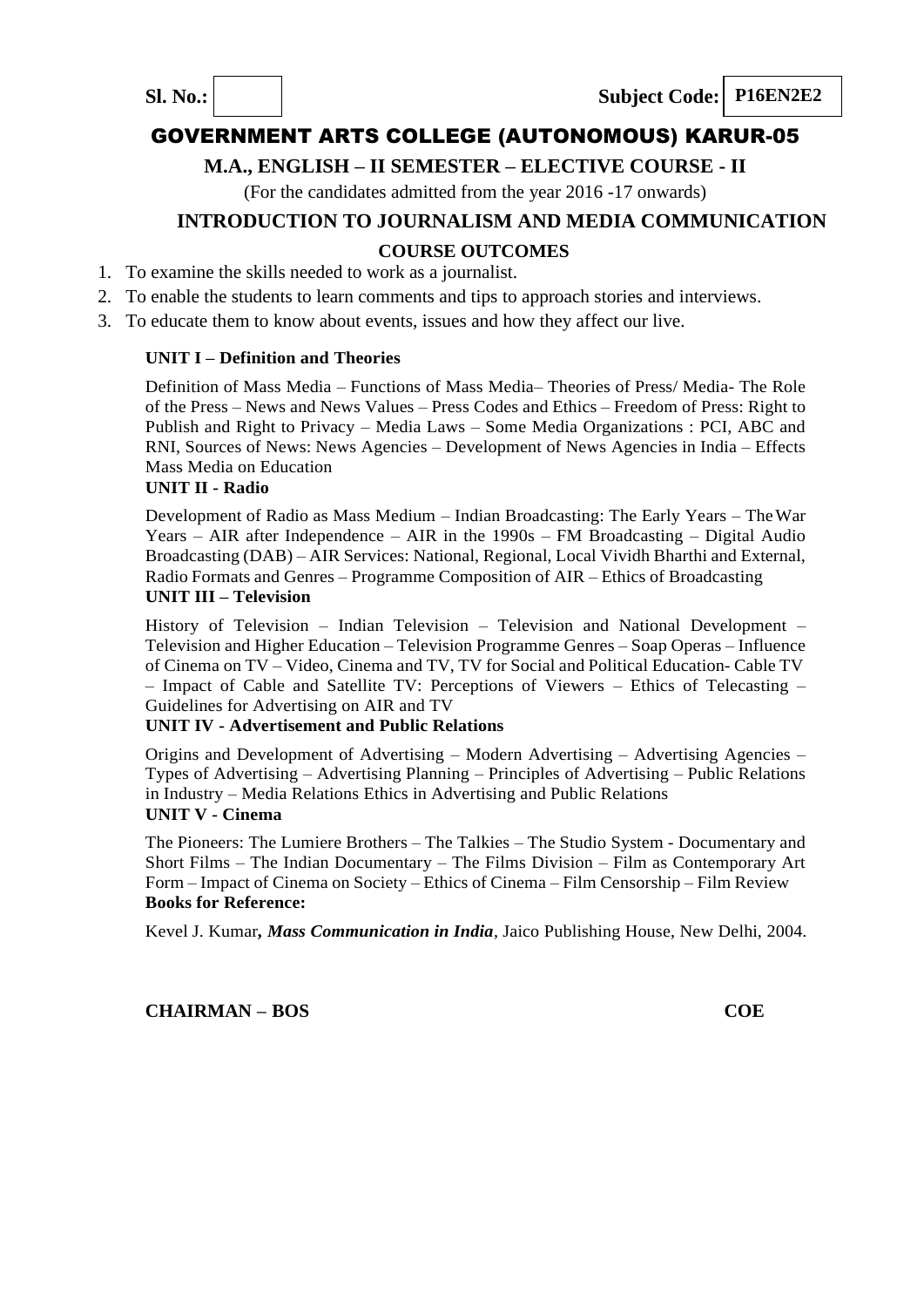## **M.A., ENGLISH – III SEMESTER – CORE COURSE - IX**

(For the candidates admitted from the year 2016 -17 onwards)

## **AMERICAN LITERATURE COURSE OUTCOMES**

- 1. To equip the students to understand individualism and nature and to urge resistance to the dictates of organised society and Unitarianism.
- 2. To help the students to obtain comprehensive knowledge of the main movements of Post Modernism.
- 3. To enable the students to understand the characteristics of American Literature and to follow movements in American History.

#### **UNIT-I - Introduction**

Introduction to American Literature- Colonization-Trends in American Literature.

#### **UNIT- II - Poetry**

|                         | Walt Whitman           | -O Captain My Captain!          |
|-------------------------|------------------------|---------------------------------|
|                         | <b>Emily Dickinson</b> | - The Last Night that she lived |
|                         | <b>Robert Frost</b>    | - The Onset                     |
|                         | Sylvia Plath           | - Daddy                         |
|                         | Robert Lowell          | - Man and Wife                  |
| <b>UNIT-III - Prose</b> |                        |                                 |
|                         | Thoreau                | - Walden                        |
|                         | Emerson                | - Self-Reliance                 |
| <b>UNIT IV - Drama</b>  |                        |                                 |
|                         | Tennesse Williams      | - The Glass Menagerie           |

| Eugiene O' Neil | - The Hairy Ape |
|-----------------|-----------------|

#### **UNIT- V- Novel**

| Mark Twain | - The Adventures of Huckleberry Fin         |
|------------|---------------------------------------------|
|            | Ernest Hemmingway - The Old man and the Sea |

#### **Books for Reference**

*Anthology of American Literature e*dited with an Introduction by Dr. Egbert S.Oliver, Ph.D.(1890-1965)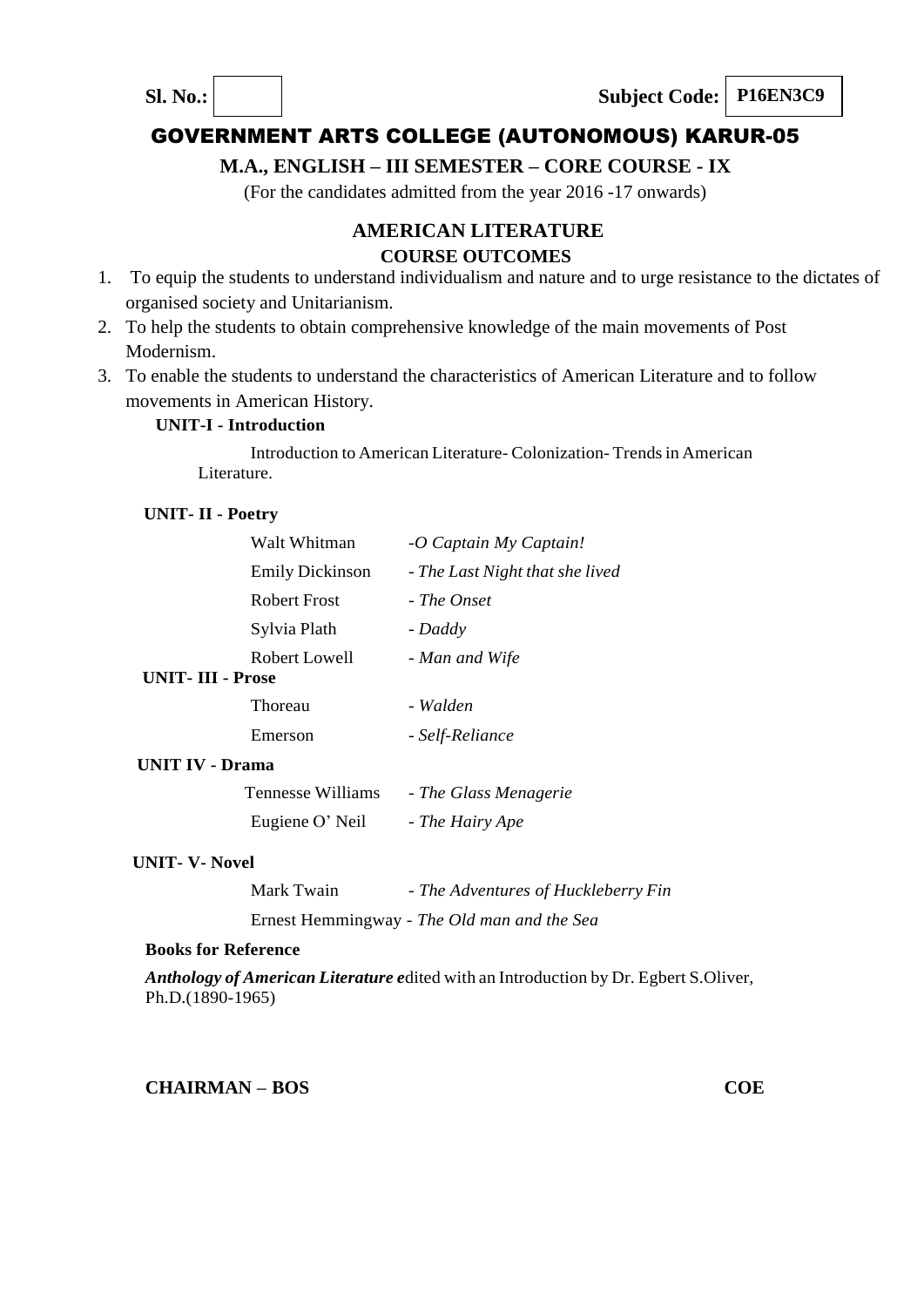

## **M.A., ENGLISH – III SEMESTER – CORE COURSE - X**

(For the candidates admitted from the year 2016 -17 onwards)

## **TWENTIETH CENTURY LITERATURE COURSE OUTCOMES**

1. Helps students to analyze and understand works from political, historical and sociological perspectives.

2. Helps students to know the trend of writing of this period.

3. Helps students to read and analyze poems, prose and drama of this period.

4. Helps students to familiarize themselves with the new trends of this period.

5. Helps students to know the life of people in the post war period.

 **UNIT-I Poetry**

| G.M.Hopkins                                         | - The Caged Skylark         |
|-----------------------------------------------------|-----------------------------|
| Rudyard Kipling                                     | - My Boy Jack               |
| W.B.Yeats                                           | - Byzantium                 |
| Wilfred Owen                                        | - A New Heaven              |
| Philip Larkin<br><b>UNIT-II Prose</b>               | - A Study of Reading Habits |
| E.M.Forster                                         | - Does culture matter?      |
| Aldous Huxley<br><b>UNIT</b> -III - Drama           | - Nature                    |
| T.S.Eliot                                           | - The Confidential Clerk    |
| John Osborne                                        | - The Entertainer           |
| <b>Samuel Beckett</b><br><b>UNIT-IV Short Story</b> | - Waiting for Godot         |
| Somerset Maugham - The Letter                       |                             |
| O.Henry                                             | - A Retrieved Reformation   |
| <b>UNIT- V Fiction</b>                              |                             |
| <b>Graham Greene</b>                                | - The Power and the Glory   |
| Virginia Woolf                                      | - To the Light House.       |
|                                                     |                             |

#### **Books forReference:**

- *1. Cambridge History of English Literature*
- *2. The Faber book of English verse*, (An everyman paperback edition)
- *3. The Norton Anthology of Modern Poetry* Eliman.R.(ed).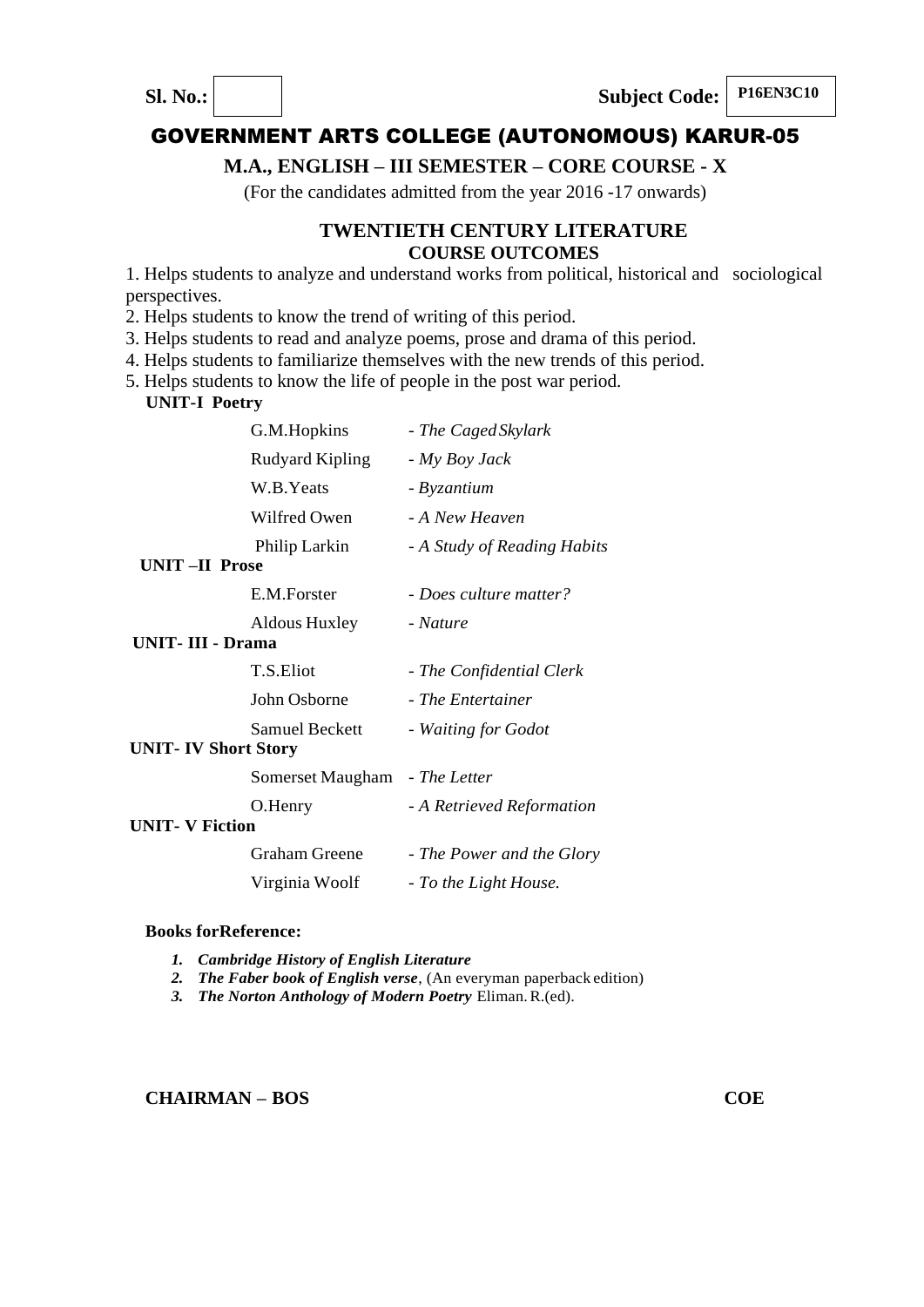



## **M.A., ENGLISH – III SEMESTER – CORE COURSE - XI**

(For the candidates admitted from the year 2016 -17 onwards)

## **LITERATURE IN CLASSICS AND TRANSLATION COURSE OUTCOMES**

- **1.** Helps students to get a clear understanding of literature produced and translated into English.
- 2. Helps students to know the nuances of classical trends.
- 3. Helps students to gain knowledge of world literature.
- 4. Helps students to have an insight into different cultural traditions.
- 5. Helps students to have a feel of excellent classics in translation.

#### **UNIT – IPOETRY**

Virgil - *Aeniad(*Book 4)

Dante - Canto (I-IV)

#### **UNIT – IIPROSE**

Aristotle - *The Poetics* The Bible *- Book Of Job*

#### **UNIT – III DRAMA**

Henric Ibsen - *Master Builder*

Euripedes - *Helen*

#### **UNIT – IV FICTION**

| Victor Hugo        | - Les Miserables |
|--------------------|------------------|
| Jean Paul Sartre   | - Nausea         |
| <b>Maxim Gorky</b> | - Mother         |

#### **UNIT – V SHORT STORY**

|                                    | Guy De Maupassant - A Queer Night In Paris |
|------------------------------------|--------------------------------------------|
| Simone De Beauvoir - The Monologue |                                            |
| Franz Kafka                        | - Metamorphosis                            |
| Anton Chekov                       | - The Bet                                  |

#### **Books for Reference**

1. *Talking to Virgil* : Peter Wiseman

2. *French Fiction Revisited:* Roudize.L

3. *An Introduction to Greek Literature*: Beaton Oxford, Roderick, 1994

4. *The Irish Novel :* Cahalan, James. M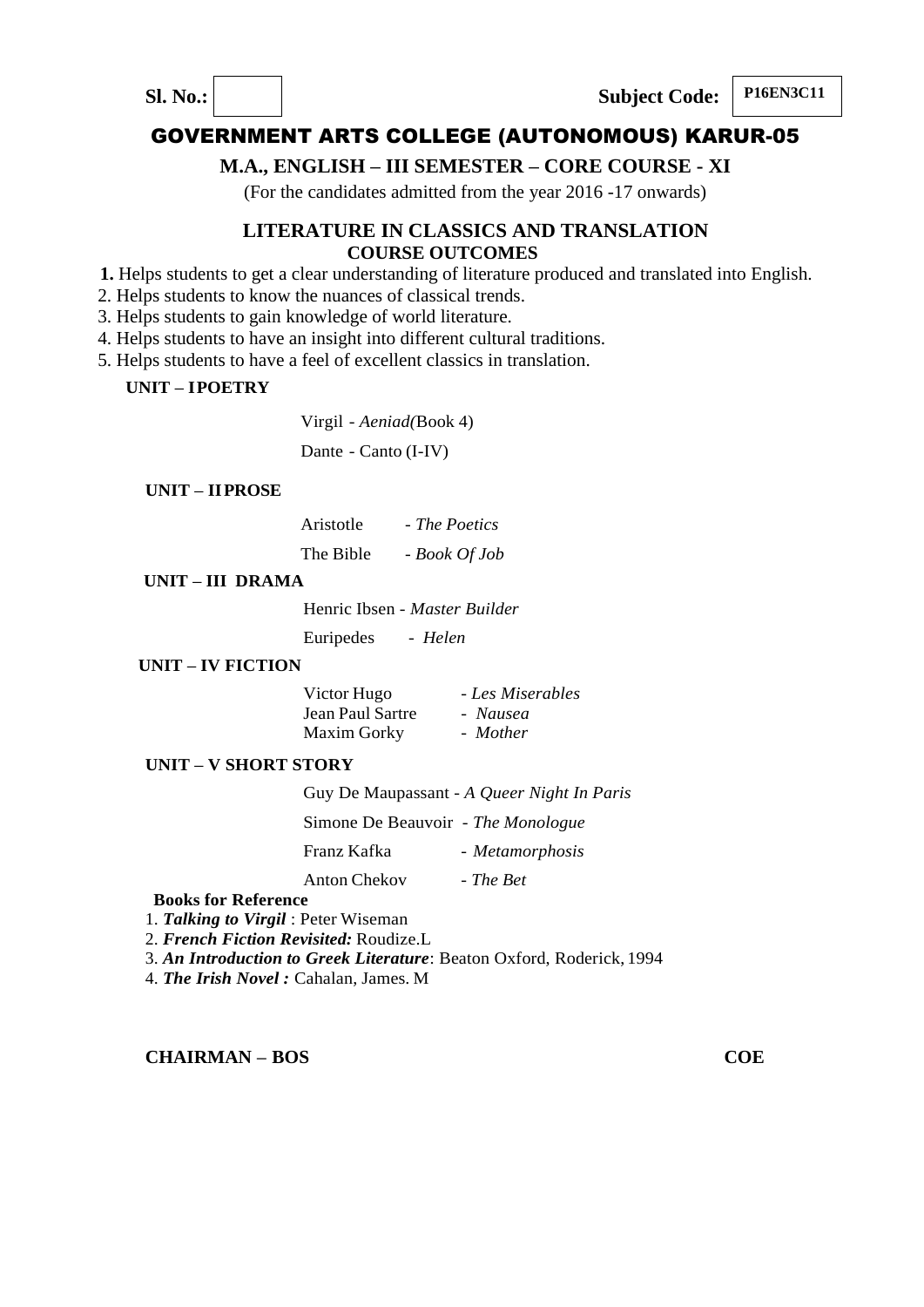

## **M.A., ENGLISH – III SEMESTER – CORE COURSE - XII**

(For the candidates admitted from the year 2016 -17 onwards)

#### **RESEARCH METHODOLOGY AND RHETORIC**

#### **COURSE OUTCOMES**

- 1. To understand the purpose and the uses of research
- 2. To effectively use library and computer for their research
- 3. To choose a specific topic for their postgraduate research project
- 4. To do an original research systematically
- 5. To write a research paper using an academic style
- 6. To document sources as per the MLA system in their project work.

#### **UNIT - I**

- 1. Research: Definition Types of Research Qualities of Research Literary Research The Philosophy of Research.
- 2. Choosing the Topic.<br>3. Note Taking Prima
- 3. Note Taking Primary and Secondary Sources Use of Standard Abbreviations
- Field Work
- 5. Organization of the Material
- 6. Format of the Thesis
- 7. The First Draft

#### **UNIT - II**

- 1. Different Kinds of Writing: Explanatory, Argumentative, Narrative, Descriptive and Reflective types of writing(only basic principles to be studied with suitable illustration)
- 2. Form and style of Thesis Writing: General Principles Various Kinds of style and the suitability of the topics chosen
- 3. Foot Notes: the rules of Foot-noting-practical exercise to be given latest changes
- 4. Bibliography: The principles of bibliography preparation preparation of bibliographic cards practical exercises to be given
- 5. Viva Voce: Its meaning and purpose Defending the thesis and establishing its authenticity.

#### **UNIT - III**

Modes of Exposition, Definition, Classification, Comparison and Contrast. Analogy – Description, Objective, Subjective – Modes of Narration – Point of View – Modes of Reasoning: Inductive, Deductive – Modes of Argument: Form, Definition, Cause and Effect, Circumstance, Comparison, Evidence – Logical Fallacies – Purpose – Audience – Persons. **UNIT – IV**

Sentence Structure: Fragmentary Sentences, Comma Splices, Fused Sentences, Balanced Sentences, Loose Sentences, Periodic Sentences – Position and Use of Word Classes – Mood Case, Subordination – Co ordination, Complement, Antecedent – Position of Modifiers, Ambiguity, Punctuation, Capitalisation, the Apostrophe the Hyphen.

#### **UNIT – V**

Diction and Style – Standard English, Slang, Archaism, Idioms, Improprieties, Wordiness, Language,Jargon, Assertion, Assumption, Pejorative Language, Value JudgmentEuphemism, Metaphor, Tone, Irony.

#### **Books for Reference**

1. MLA Handbook - 7<sup>th</sup> Edition. New Delhi: East West Press Pvt Ltd, 2009. Repetition, Vagueness, Specific and Concrete Words, Connotation Denotation, Figurative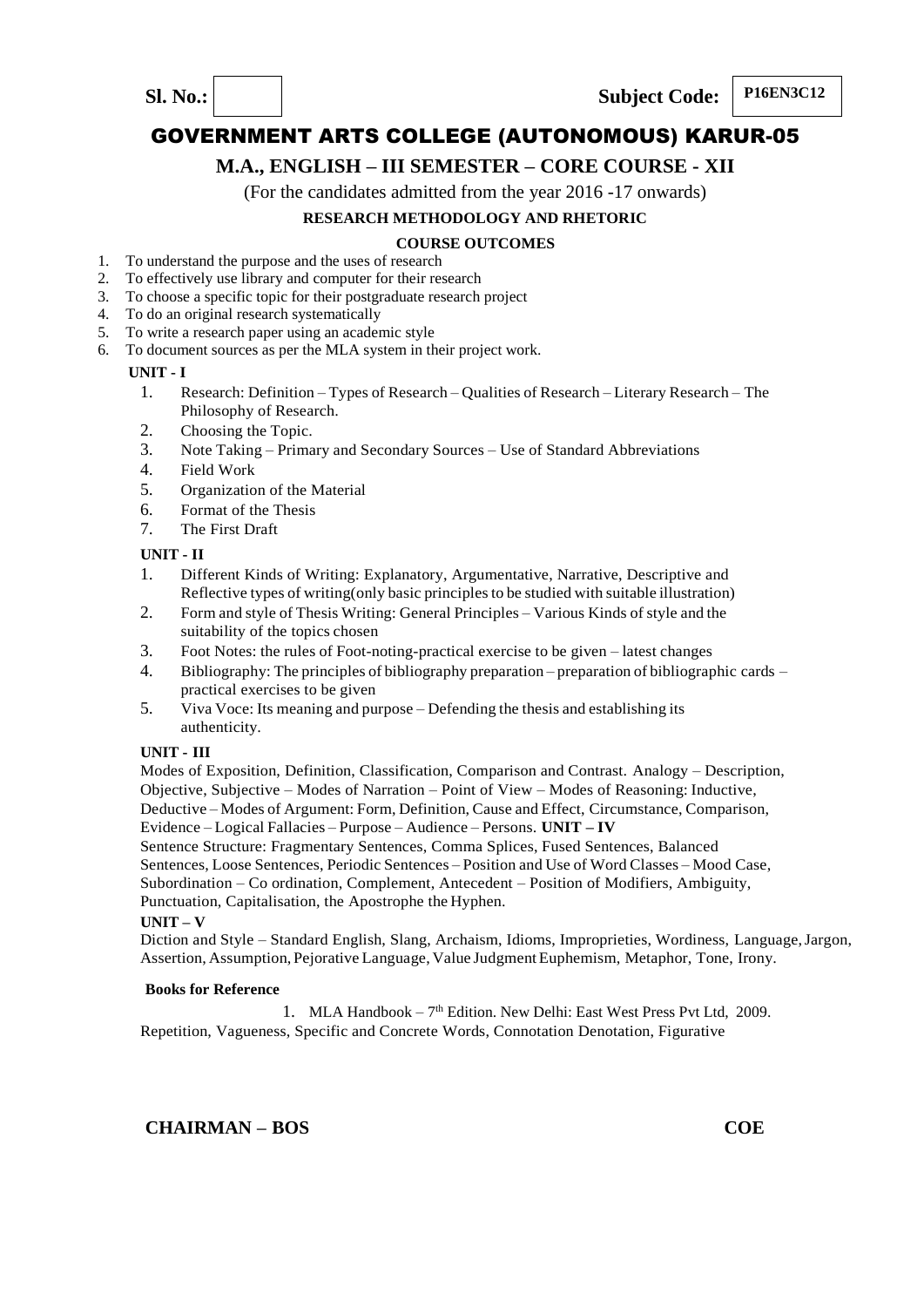

**M.A., ENGLISH – III SEMESTER – ELECTIVE COURSE - III**

(For the candidates admitted from the year 2016 -17 onwards)

# **POST MODERNISM**

#### **COURSE OUTCOMES**

- 1. Helps students to understand the transition from Modernism to Post Modernism.
- 2. Helps students to understand the postmodern view of life.
- 3. Helps students to be trained in the postmodernist understanding of non- native literatures.
- 4. Helps students to understand the meaning and the scope of the concept of Modernism.
- 5. Helps students to understand the principles of Post Modernism

#### **UNIT I**

Origin and development of Post Modernism

#### **UNIT II**

Post Modern Techniques – Pastiche – Metafiction – Intertextuality - Temporal Distortion – Minimalism – Maximalism – Magical Realism – Faction –Reader involvement – Dual Coding

#### **UNIT III**

Joseph Heller - *Catch 22*

Paulo Cohelo - *Alchemist*

#### **UNIT IV**

| - The French Lieutenant's Woman<br>John Fowels |
|------------------------------------------------|
|------------------------------------------------|

Kurt Vonnegut - *Slaughter House Five*

#### **UNIT V**

Tim o' Brien - *The Things They Carried*

Don Delillo - *White Noise*

#### **Books for Reference**

- 1. *Beginning Post Modernism* by Tim Woods(Viva Books)
- 2. *A Reader's Guide to Contemporary Literary Theory* by Raman Selden , Peter Widdowson and Peter Brooker ( Longman)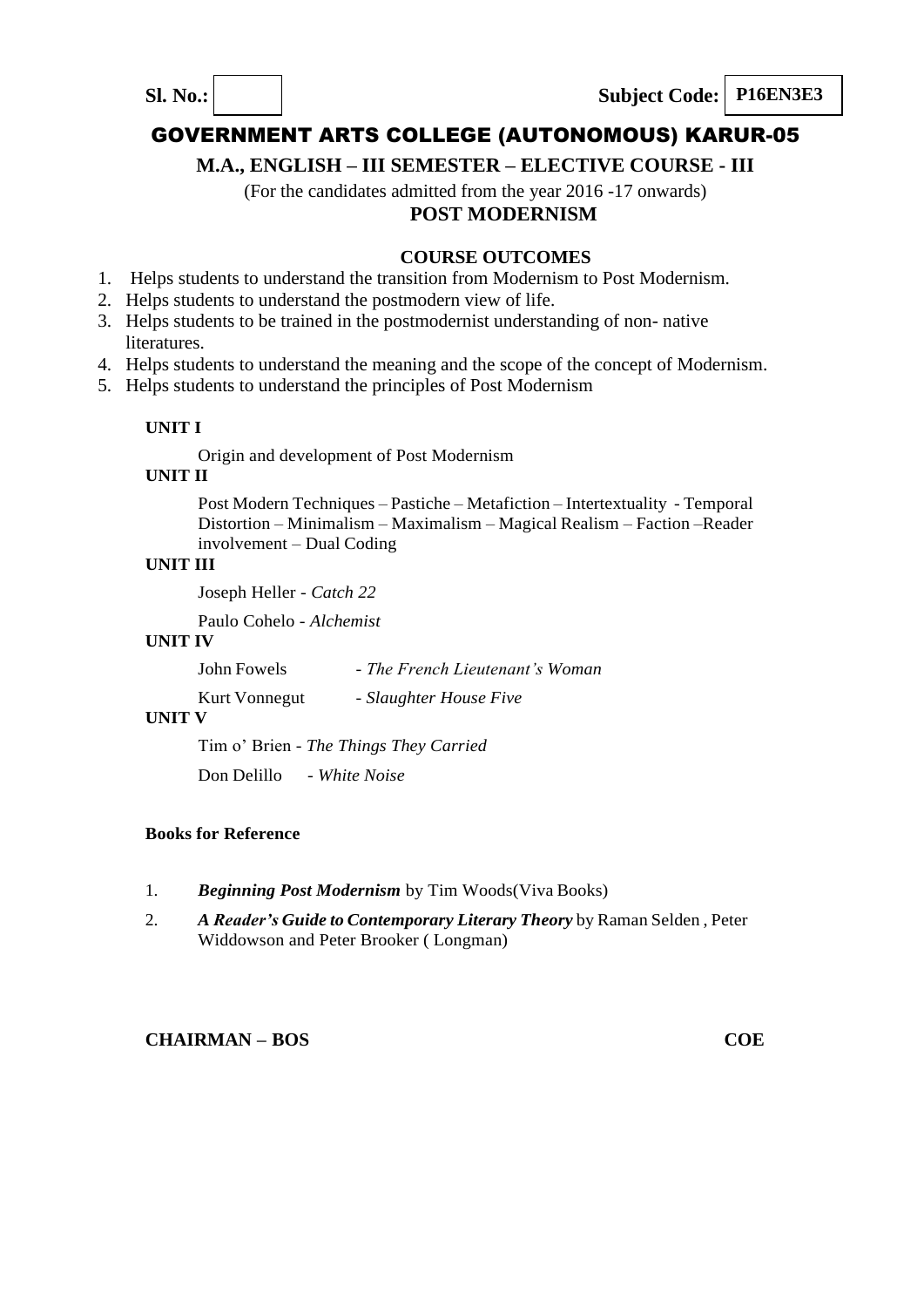## **M.A., ENGLISH – IV SEMESTER – CORE COURSE - XIII**

(For the candidates admitted from the year 2016 -17 onwards)

## **NEW LITERATURES COURSE OUTCOMES**

- 1. Helps students to criticize and enjoy the works of prescribed writers.
- 2. Helps students to be introduced to indigenous literature.
- 3. Helps students to understand mainstream and subaltern cultures.
- 4. Helps students to understand the influences of various cultures.
- 5. Helps students to familiarize themselves with writers belonging to the Commonwealth countries.  **UNIT – I POETRY**

|                            | Troy Hopkins (Australia)      | - The First Australians            |
|----------------------------|-------------------------------|------------------------------------|
|                            | Allen Curnow (New Zealand)    | - Time                             |
|                            | Henry Burlow (Uganda)         | - Building the Nation              |
|                            | Edwin Thamboo (Singapore)     | - Ulysses By The Merlion           |
|                            | Faiz Ahmed Faiz (Pakistan)    | - Nowhere, No Trace Can I Discover |
| UNIT-II PROSE              |                               |                                    |
|                            | N'gugi Wa Thiang'o            | - Literature In Schools            |
|                            | Julius K. Nyerere             | - Freedom and Development          |
|                            | Chinua Achebe                 | - The Empire Fights Back           |
| <b>UNIT - III DRAMA</b>    |                               |                                    |
|                            | <b>Akinwande Uluwoles</b>     | - Madmen And Specialists           |
|                            | N'gugi Wa Thiang'o            | - The Rebel                        |
|                            | Wole Soyinka                  | - The Trails of Brother Jero       |
| <b>UNIT – IV FICTION</b>   |                               |                                    |
|                            | Alan Patan                    | - Cry the Beloved Country          |
|                            | Michael Ondaatje              | - The English Patient              |
|                            | Koetzee                       | - Disgrace                         |
|                            | <b>UNIT - V SHORT STORIES</b> |                                    |
|                            | Mbulelo Uizkhugo Mzamane      | - Entry into Soweto                |
|                            | Janica Shinebourne            | - This is Modern Time              |
|                            | Patricia Grace                | - Between Earth And Sky            |
|                            | Lawrence Scott                | - The Fitful Muse                  |
| <b>Books for Reference</b> |                               |                                    |

# 1.Narasmhaiah, C.D.Ed. *AnAnthology of Commonwealth Poetry*. Macmillan Chennai, 1989

2.Thiang'o, N. *Writers in Polotics*. Heinemann: Nairobi, 1981

3.Nyerere, J.K. *Man and Development*. OUP: London, 1974

*4.*Mcleod, M. Manhire, B. Eds. *Some other Country: New Zealand's Best Short Stories*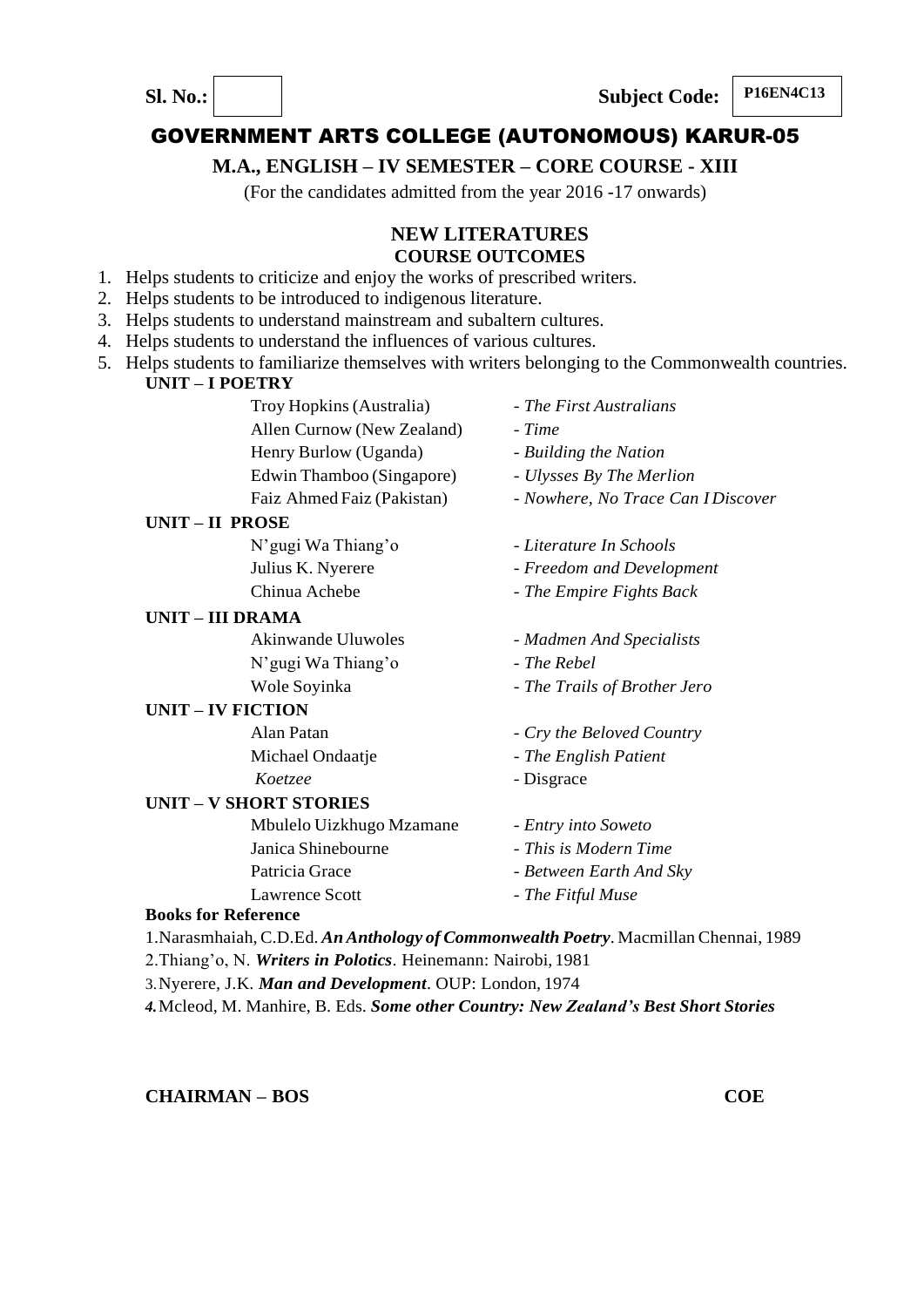

# **M.A., ENGLISH – IV SEMESTER – CORE COURSE - XIV**

(For the candidates admitted from the year 2016 -17 onwards)

## **English for NET/ SET Exams COURSE OUTCOMES**

- 1. To test the knowledge of the students in aptitude for reasoning, usage of the Computer and their awareness in History.
- 2. To enhance their ability to remember the major Movements that occurred in British Literary History from the beginning to the twentieth century.
- 3. To master literary theories from Classicism to Contemporary Criticism and in literatures like Indian, British, and American.
- 4. To acquire knowledge in various literatures like Indian, British, American and Commonwealth.
- 5. To attend the NET/SET, Examination with confidence.

**UNIT – I**

- Reasoning (mathematics)
	- Data Interpretation
	- **Information and Communication (ICT)**
	- Reading Comprehension
	- Higher Education System, Governance, Policy, Administration

#### **UNIT – II**

Old English Period to Augustan Period

#### **UNIT - III**

Romantic Period to Post Modern Period

- **UNIT – IV**
	- Classicism to Contemporary Criticism
- **UNIT – V**
	- American Literature
	- Commonwealth Literature

#### **Books for Reference**

- 1. LalJain K.C, Practice Work Book UGC NET JRF/ SLET Teaching and Research Aptitude, Upkar, New Delhi.
- 2. Masih,K Ivan et. An Objective Approach to English Lierature:For NET,JRF, SLET and Pre- Ph.D. Registration Test. New Delhi: Atlantic Publishers, 2007.
- 3. Sanders, Andrew. The Short Oxford History of English Literature, OUP, New Delhi. 2004.
- 4. Prasad B , A Background to the study of English Literature, Trinity Publishers. 2014
- 5. Gray Richard, A History of American Literature, Wiley Blackwell, 2012.
- 6. Innes,CL. The Cambridge Introduction to Postcolonial Literature, Cambridge University Press, 2007.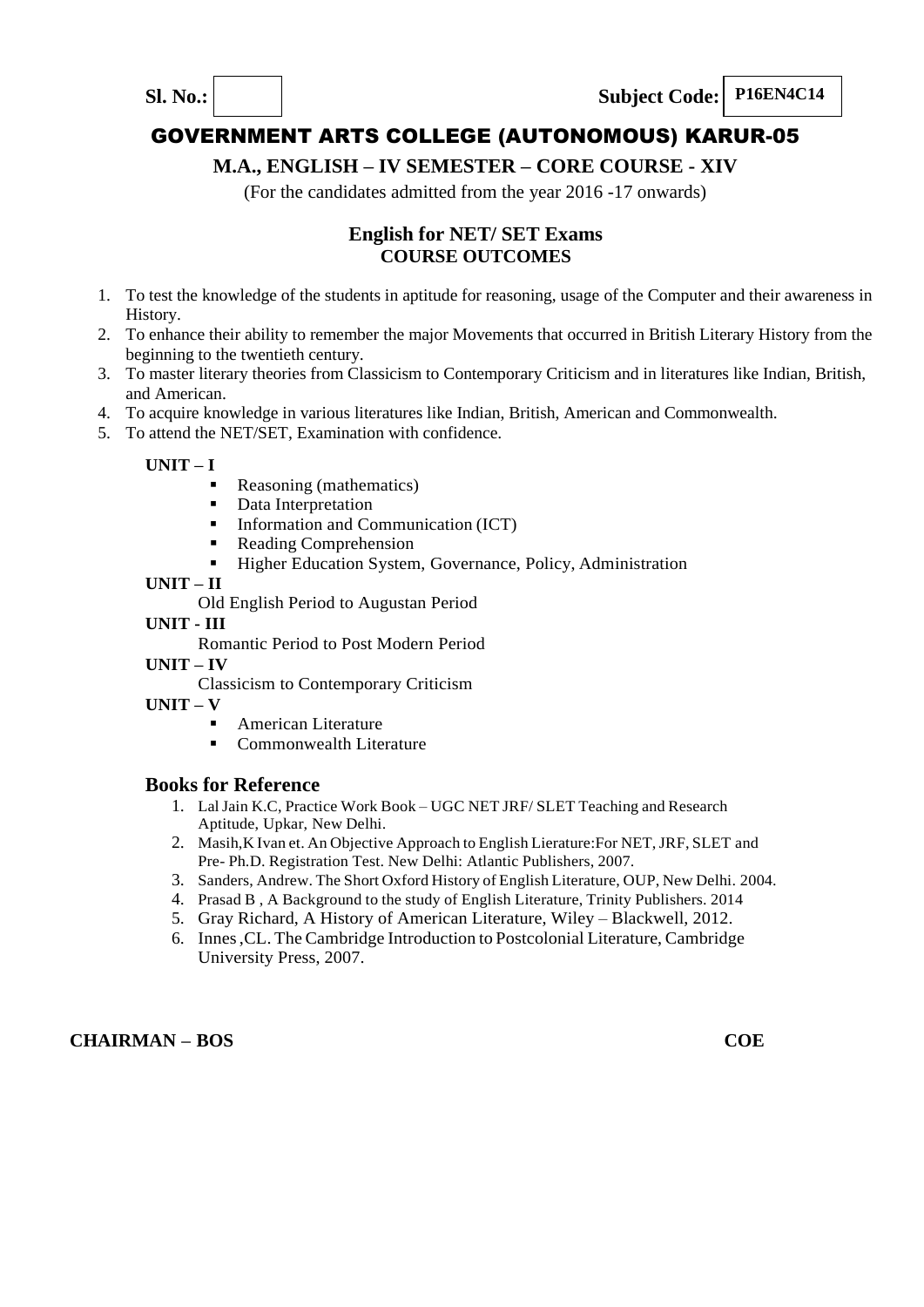**M.A., ENGLISH – IV SEMESTER – ELECTIVE COURSE - IV**

(For the candidates admitted from the year 2016 -17 onwards)

## **WOMEN LITERATURE COURSE OUTCOMES**

- 1. To gain knowledge of specific issues in Feminist Theory and Movements, Gender Politics, African-American Women's identity-crisis and the social issues of Postcolonial Literature.
- 2. To express and voice out social issues in the current scenario.
- 3. Get awareness of culture, patriarchal prejudices against women in East and Western Countries.

| <b>UNIT – I POETRY</b>   |                             |                              |
|--------------------------|-----------------------------|------------------------------|
|                          | Maya Angelo                 | - Caged Bird                 |
|                          | Anne Sexton                 | - All My Pretty Ones         |
|                          | Judith Wright               | - Woman to Man               |
|                          | <b>Rita Dove</b>            | - Lady Freedom among Us      |
|                          | Erica Jong                  | - The Objective Women        |
| <b>UNIT - II PROSE</b>   |                             |                              |
|                          | Mary Maynard                | - Women's Studies            |
|                          | Vicki Bertram               | - Theorising the Personal    |
| UNIT – III DRAMA         |                             |                              |
|                          | George Ryga                 | - The Ecstasy of Rita Joe    |
|                          | Dina Mehta                  | - Brides Are Not For Burning |
|                          | J.M. Billimoria             | $-My$ Sons                   |
| <b>UNIT – IV FICTION</b> |                             |                              |
|                          | Jahnavi Barua               | - Rebirth                    |
|                          | Nadaine Gordimer            | - My Son's Story             |
|                          | Doris Lessling              | - The Grass Is Singing       |
|                          | <b>UNIT - V SHORT STORY</b> |                              |
|                          | Elizabeth Bower             | - Demon Lover                |
|                          | Jhumpa Lahiri               | - A Temporary Matter         |
|                          | Anita Desai                 | - A Devoted Son              |
|                          | Shirley Jackson             | - The Lottery                |
| n Dofonongo              |                             |                              |

- **Books for Reference**
	- 1. Jackson stevi and JonesJackie Ed. *Contemporary Feminist Theories*. New Delhi: Rawat Publications, 2011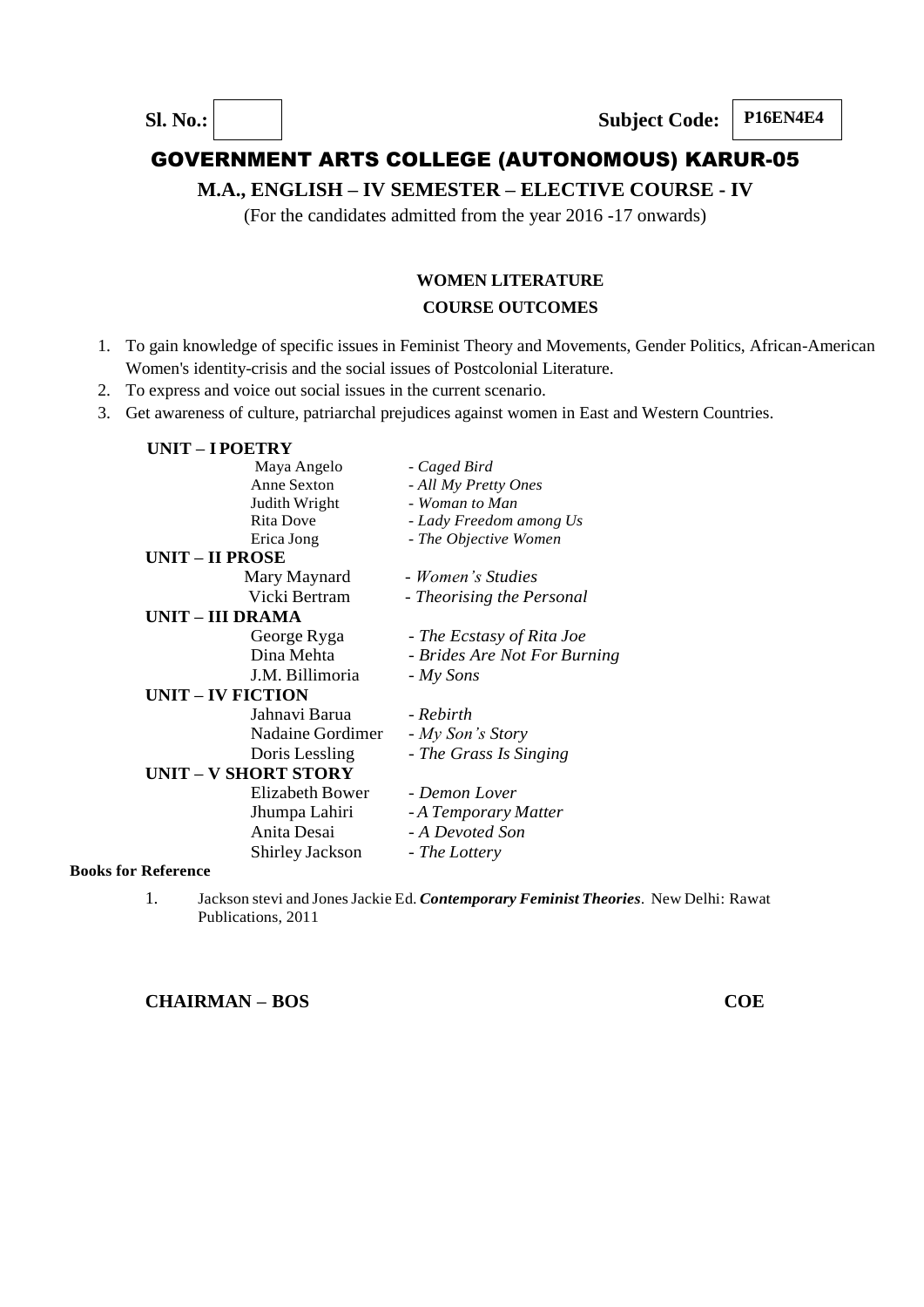**M.A., ENGLISH – IV SEMESTER – ELECTIVE COURSE - V**

(For the candidates admitted from the year 2016 -17 onwards)

## **THEATRE STUDIES**

## **COURSE OUTCOMES**

- 1. To learn the Classical Dramatic Art from Greek Tragedy, Opera, and Amateur Theatre.
- 2. To learn the Theatre Art and become playwright and actors.
- 3. To learn the contemporary prose and verse plays, street theatres, spark theatres and absurd theatres.
- 4. To become creators in the field of media

#### **Unit - I**

Beginning of Greek tragedy - Roman Farce – Medieval Theatre – Elizabethan Theatre and Design – Early  $20<sup>th</sup>$  century Theatre – Broadway, Half- Broad way

## **Unit – II**

Learning voice and the art of story telling

Acquiring different voices – assuming different roles, while play reading – difference between radio plays and screen plays – the knack of developing a character.

#### **Unit – III**

Play writing

Understanding the core of all plays – plot and all its elements – learning how to distinguish between play writingand writing a libretto for a musical play.

#### **Unit – IV**

The basic of plot and dramaturgy Contemporary prose and verse plays

## **Unit – V**

Experimental Theatre

Street theatre - Spark theatre – Absurd theatre

#### **Books prescribed**

- 01. Balme, Christopher B. Introduction to Theatre studies. New York: Cambridge University press, 2000. print.
- 02. Bradut , George W Modern Theories of Drama: A selection of writings on drama and Theatre 1850 – 1990. New York: Oxford University Press, 1998.Print.
- 03. Chambers, Colin The Continuum Companion to twentieth century theatre. London: Continuum, 2002. Print.
- 04. Dillori, Janette, Introduction to Early English Theatre. New York: Cambridge University press, 2006. print.